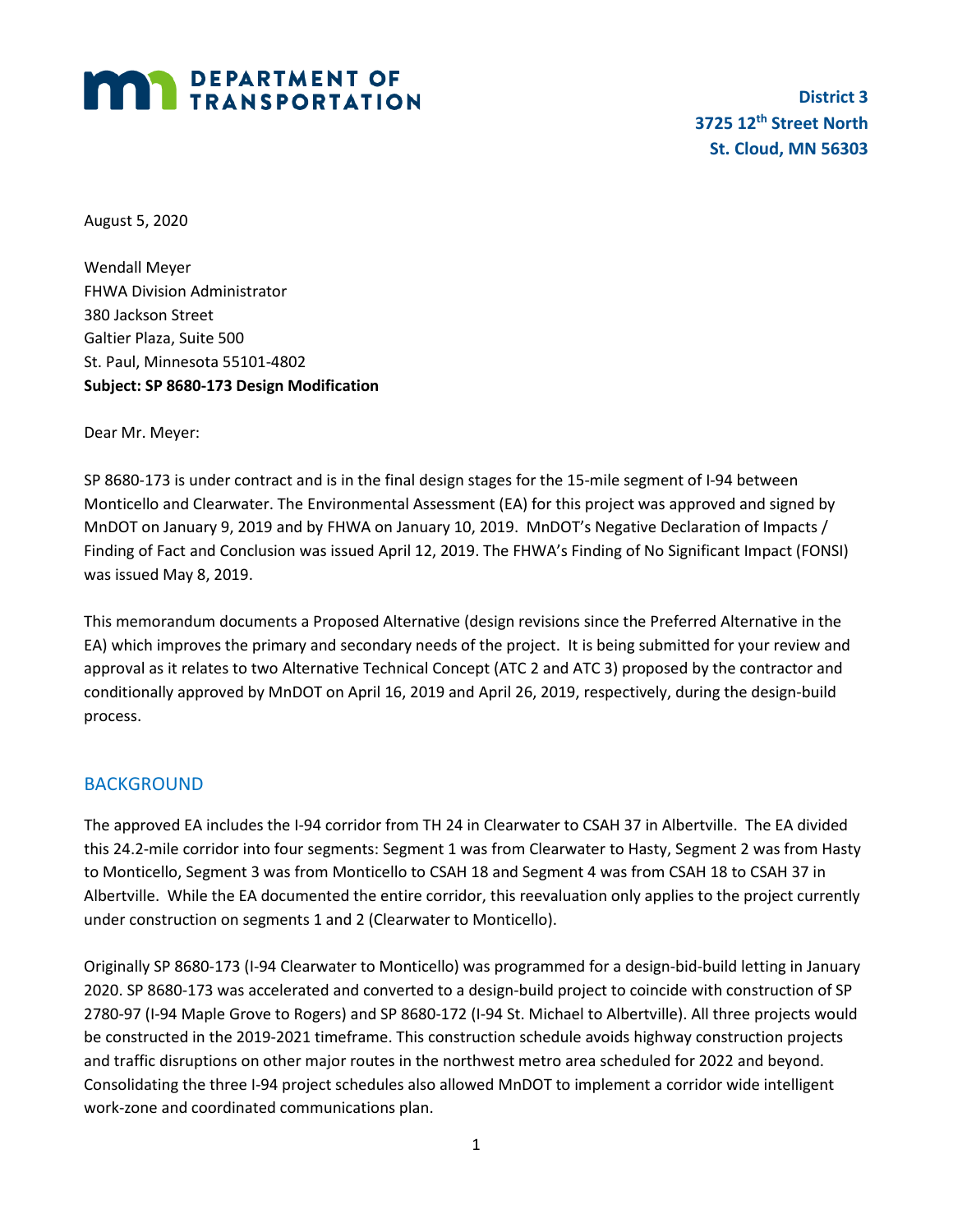# APPROVED EA - PURPOSE AND NEED STATEMENT

# Purpose

The purpose of this project is to provide a long-term solution for highway users by improving pavement conditions and freight movement, while enhancing traffic mobility on I-94 between Clearwater and Albertville.

# Need

MnDOT has identified a number of factors justifying the need for the I-94 Albertville to Clearwater Project. The needs have been categorized by primary, secondary, and additional considerations. *Note, Needs are described in further detail within the approved EA/EAW.*

*Primary needs* include the primary transportation problems of the project corridor. The primary needs that have been examined include:

- Improve pavement condition
- Maintain freight mobility

*Secondary needs* are other transportation problems that may be able to be addressed at the same time as primary needs. The secondary needs that have been examined include:

- Address geometric deficiencies that restrict traffic flow
- Repair or replace degraded stormwater infrastructure

*Additional considerations* are elements that are not central to the purpose and need of the project but are important criteria for evaluating build alternatives, including:

• Environmental considerations such as wetland impacts and right-of-way acquisition

# APPROVED EA AND FONSI PREFERRED ALTERNATIVE

The approved EA and FONSI document the following improvements for Segments 1 and 2 of the Preferred Alternative:

# Segment 1

Segment 1 from Clearwater to Hasty was designed to add a third travel lane in each direction by adding pavement width to the outside shoulders. The rural median is maintained for drainage and snow storage, and high-tension cable barrier was included as a median safety barrier. Due to current project budget constraints, construction on this segment would include a bituminous overlay. In the future, Segment 1 would be programmed for an unbonded concrete overlay (UBOL).

# Segment 2

Segment 2 from Hasty to Monticello was designed as a full reconstruction project with the addition of a third travel lane in each direction. The planned project widened the roadway towards the center median and included a center concrete median barrier and wide shoulders between the eastbound and westbound travel lanes.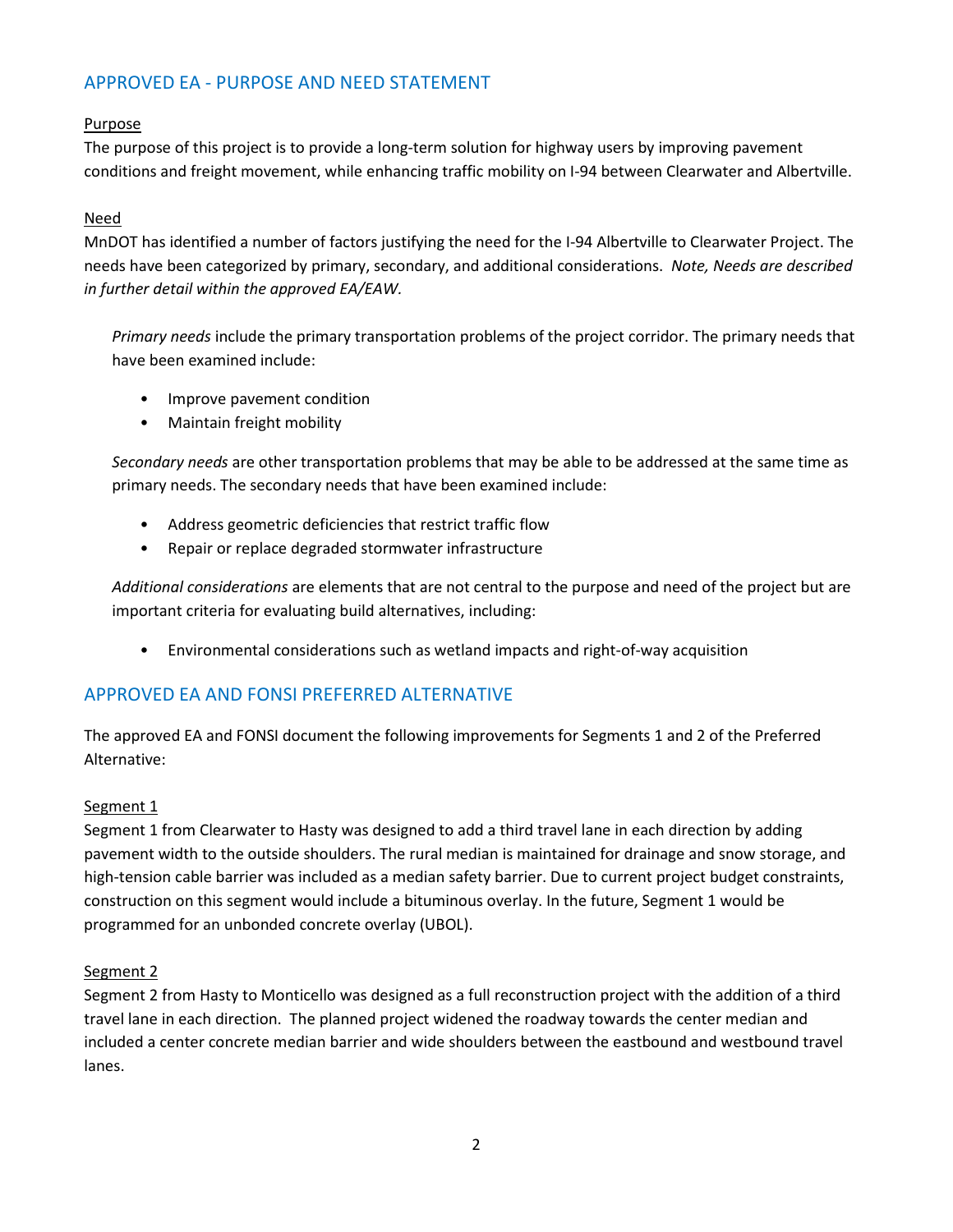During the procurement process, MnDOT elected to use the ATC process set forth in Instruction to Proposers to allow innovation and flexibility, and ultimately obtain the best value for the public. The submittal of – and approval of – the ATC 's is in support of MnDOT's desire for a long-term solution for I-94.

On April 4, 2019, the contractor submitted ATC 2 which requested deviations from the RFP for Segment 2. ATC 2 proposed the use of a combination of UBOL and reconstruction (rather than reconstruction alone) where prudent considering constructability, roadway geometry, and drainage requirements. This was approved with conditions regarding specific design requirements for the UBOL (e.g. concrete thickness).

On April 8, 2019, the contractor submitted ATC 3 which requested deviations from the RFP for Segment 2. ATC 3 proposed roadway widening to the outside instead of towards the center median, eliminating the center concrete median barrier and urban stormwater drainage system. This was conditionally approved with an understanding of risk that additional wetland impacts may occur.

# EVALUATION OF THE PROPOSED ALTERNATIVE

The following sections provide an evaluation of the Proposed Alternative compared to the Preferred Alternative when evaluated against the project's Purpose and Need statement. Sections from the EA include:

- 4.2.3. Alternatives Summary
- 4.3.2. Recommended Alternative

# **Section 4.2.3 Alternatives Summary**

The approved EA document Section 4.2.3 includes *Table 6: Alternatives Evaluation* which presents a comparison of build alternatives considered including those rejected (A, B, C, E1, and E2) and the Preferred Alternative (D). Table 6 has been modified within this memorandum (Page 10) to reflect only the comparison of the Preferred Alternative to the Proposed Alternative. Evaluation criteria in the rows of Table 6 remains the same as in the approved EA.

# Preferred Alternative

The Preferred Alternative would provide a bituminous overlay (UBOL to be programmed in the future) of I-94 with widening to the outside between Clearwater and Hasty (Segment 1) and a full reconstruction of I-94 between Hasty and Monticello (Segment 2) as an urban section with a concrete median barrier. The overlay and reconstruction would address the primary need of the project which is improving poor pavement condition. In both segments, an additional 12-foot travel lane would be added in each travel direction. The proposed typical section (Attachment 2) includes three 12-foot travel lanes, a 10-foot inside shoulder, and a 10-foot paved outside shoulder in each direction. The addition of a third travel lane would allow the corridor to maintain two travel lanes in each direction during construction in order to maintain traffic flow for freight and commuter traffic.

The Preferred Alternative proposed a continuous concrete median barrier for the length of Segment 2. Barrier would be placed 10 feet outside the nearest travel lane in either direction, as required per design standards. The rigid concrete barrier is necessary as no deflection into the opposing roadway can be permitted in the narrow median configuration.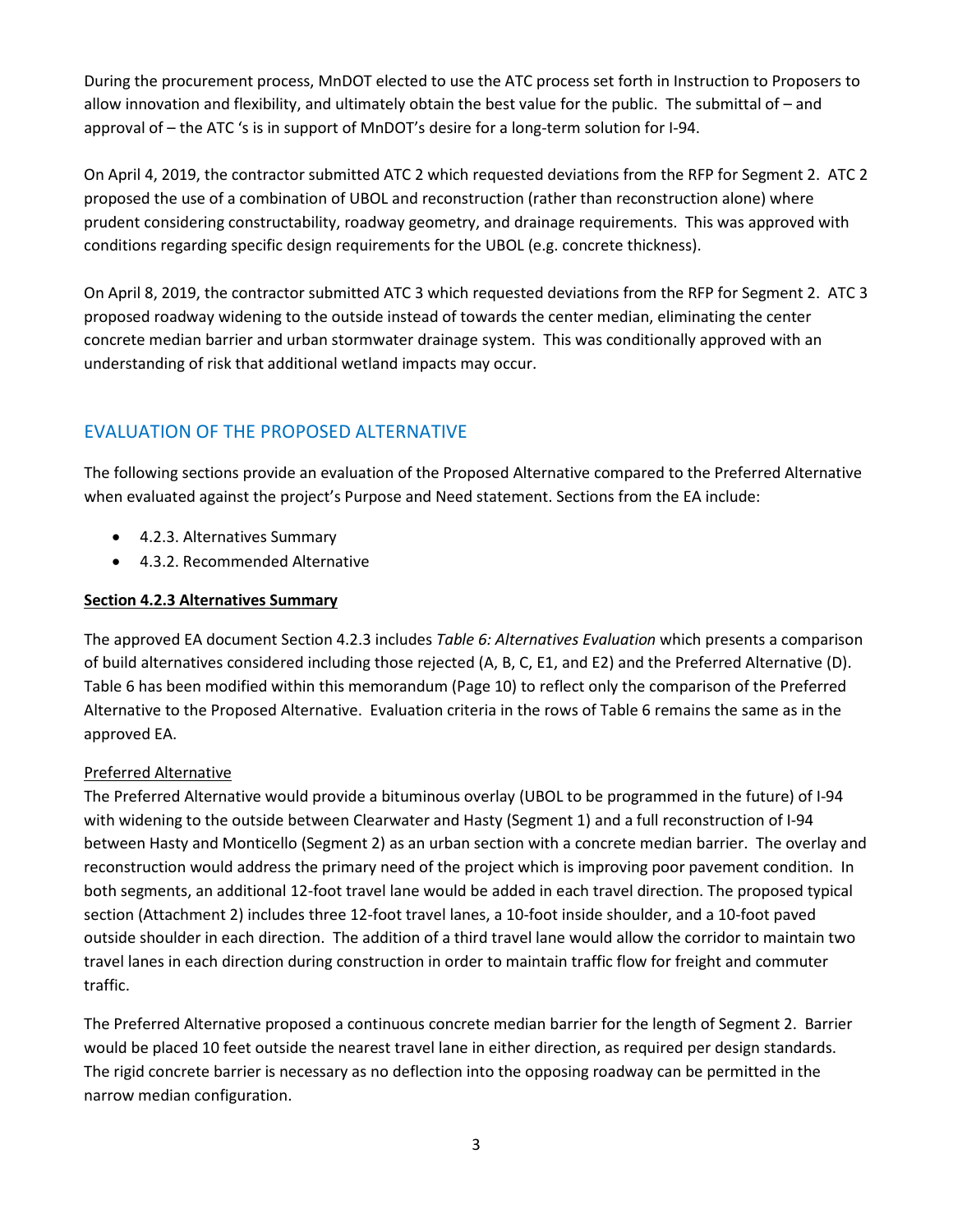The Preferred Alternative addresses a secondary need of the project by repairing or replacing degraded stormwater infrastructure. In Segment 1 the existing vegetated median ditch would be maintained, and drainage functions would remain largely unchanged. Culverts and aprons found to be degraded or not operating as intended would be modified or improved to restore functionality. In Segment 2, a continuous concrete median barrier would be constructed to separate the two travel directions. New storm sewer would replace the stormwater drainage function of the existing vegetated median ditch in Segment 2. A total of seven stormwater management areas would also be constructed.

The Preferred Alternative would have a total of 2.19 acres of permanent impacts to wetlands and wet ditches. This alternative would acquire 2.77 acres of right-of-way as permanent easement for two stormwater ponds.

#### Proposed Alternative

The Proposed Alternative would incorporate two methods of roadway construction to improve the primary and secondary needs of this project and achieve MnDOT's desire for a long-term solution for I-94. Throughout Segments 1 and 2, bituminous overlay, UBOL and concrete pavement reconstruction would be used to improve the poor pavement condition. The application of bituminous overlay, UBOL and reconstruction is exhibited in Attachment 1. The proposed typical section (Attachment 2) includes three 12-foot travel lanes, a 10-foot paved inside shoulder, and a 10-foot paved outside shoulder in each direction. The Proposed Alternative offers a median width of 60-66 feet with the majority of Segment 2 proposed as 66 feet. HTCB is proposed in the median a minimum of four feet from the paved shoulder edge and a minimum of eight feet from the median ditch bottom.

Drainage functions would remain largely unchanged in both Segments 1 and 2. In Segment 1, between Clearwater and Hasty, median ditch depths and widths will be maximized to the extent possible. In Segment 2, between Hasty and Monticello, the existing vegetated median ditch would be improved to have a minimum depth of 4-feet and a minimum bottom width of 8-feet to store and convey stormwater. Specific improvements per segment are detailed below.

The Proposed Alternative would provide a bituminous overlay and widening of I-94 in Segment 1, the same as the Preferred Alternative. Refer to Attachment 1 for an illustration of where a bituminous overlay would be used. A short section of reconstruction would be required in Segment 1 to transition the median width from Segment 2. A short reconstruction section would also be required under the Grover Avenue Bridge to maintain vertical clearance.

In Segment 2, the Proposed Alternative would incorporate both reconstruction and UBOL, providing new concrete pavement. An UBOL would be used for most of I-94 eastbound, except under overpasses where reconstruction would be completed to maintain the required vertical clearance. The eastbound roadway would remain on the existing alignment but would be widened to the outside shoulder to accommodate the third travel lane.

The majority of I-94 westbound would be reconstructed. The westbound roadway would be shifted outward by 6 feet in areas of reconstruction accommodating a wider and deeper median ditch. This would also accommodate the third travel lane. UBOL would occur in areas of I-94 westbound where moisture susceptible soils have been identified to maintain the structure of the existing roadbed. This area is primarily west of the Enfield Rest Area. Refer to Attachment 1 for an illustration of where reconstruction and UBOL would be used.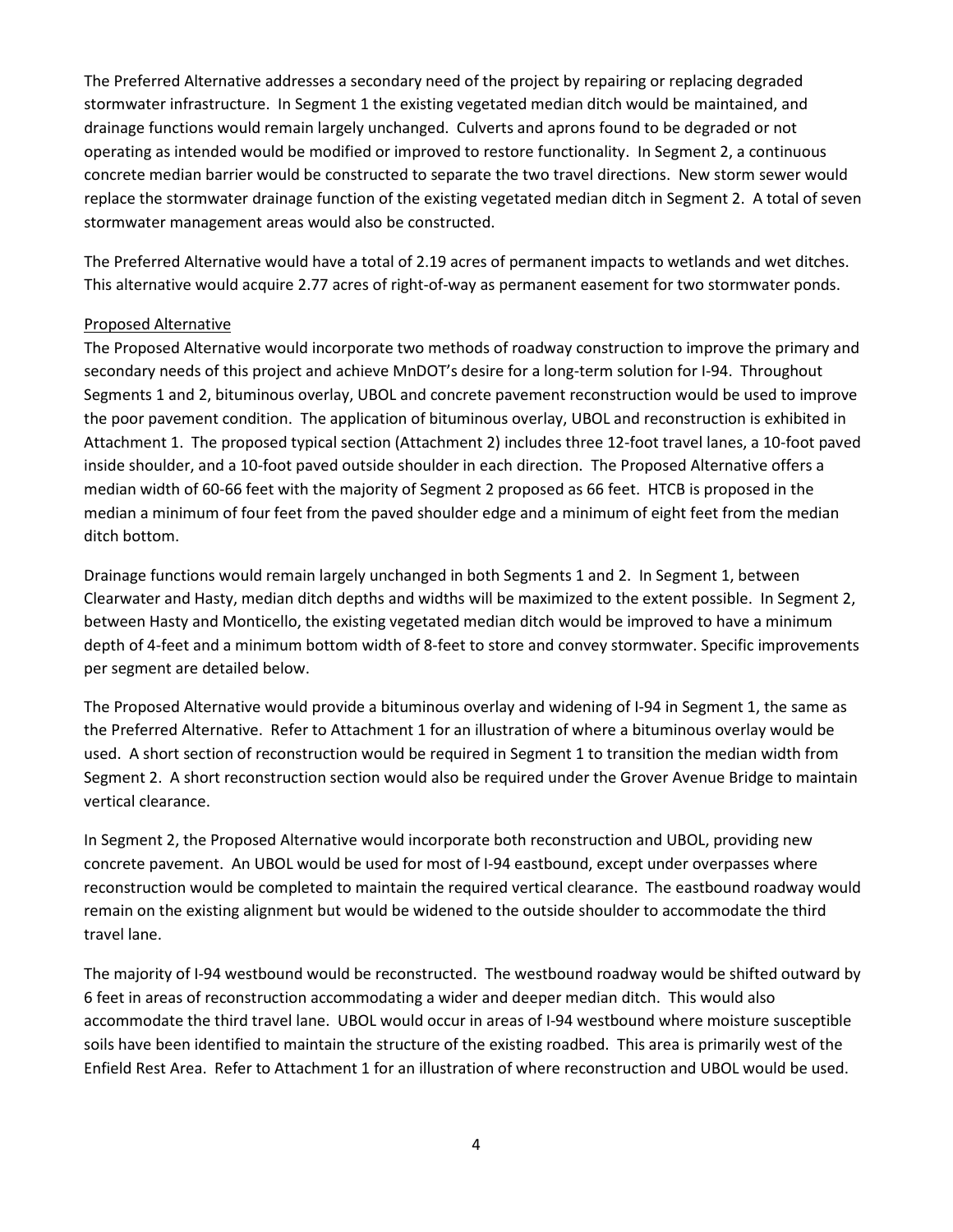The Proposed Alternative would have a total of 3.133 acres of permanent impacts to wetlands and wet ditches. This alternative would also acquire 2.77 acres of right-of-way as permanent easement for two stormwater ponds.

# **4.3.2 Recommended Alternative**

The Proposed Alternative offers a typical section that also meets the primary and secondary needs of the project. The advantages include the following:

#### Primary Needs Evaluation

The *primary needs* for the proposed project are to maintain two lanes of travel in each direction during construction and address poor pavement conditions. Based on the current and projected traffic levels on I-94 and the lack of feasible diversion routes, two travel lanes in each direction on I-94 need to be maintained between Hasty and Monticello in order to maintain functional traffic operations.

*Maintaining freight mobility.* With both alternatives, construction staging operations would allow two lanes of travel to remain open in both directions during construction, equally satisfying a primary need for the project. Going beyond this primary need, the Proposed Alternative provides a safety benefit to long term operation by retaining a rural median, providing a greater minimum lateral offset to a barrier and creating more separation from live traffic for emergency stopping in the median. During emergency use, rural median shoulders are less restricted, allowing stopped motorists greater separation from live traffic.

*Improve pavement condition.* Pavement conditions along segments of I-94 are deteriorating and the pavement is reaching the end of its service life. For the I-94 project corridor to remain in operation as a viable route for passenger and freight mobility, as well as meet driver expectations as a safe and reliable interstate route, the pavement conditions need to be addressed.

Both the Preferred Alternative and Proposed Alternative address deteriorating pavement conditions. In Segment 1, both alternatives use a pavement overlay to address deteriorating pavement. In Segment 2, the Preferred Alternative provides a complete reconstruction, replacing deteriorating pavement while the Proposed Alternative would incorporate both reconstruction and UBOL as a preferred approach rather than reconstruction only. The UBOL pavement improves the existing pavement condition, meeting a *Primary Need* for this project. It also provides a longer service life than reconstruction, which meets the project's *Purpose* to "provide a long-term solution for highway users".

MnDOT Pavement Management's Highway Performance Management Applications (HPMA) is a decision and analysis tool for use by MnDOT district staff in regard to how to preserve or replace pavement on various roadway projects. MnDOT's statewide performance measures for pavements are based on the Ride Quality Index (RQI), which uses a zero to five rating scale with five being the highest or best to measure the smoothness of driving on a road. Most new construction projects have an initial RQI above 4.0 and pavements are normally designed for a terminal value of 2.5.

MnDOT conducted a *Service Life and Reliability Analysis* (Available from MnDOT Office of Materials & Road Research) of various pavement types to predict the future RQI of activities the HPMA calls construction or rehabilitation. Based on this analysis, the following conclusions were drawn about the relative performance of new construction of doweled concrete pavement (CD Construction) vs. UBOLs.

1) The Weibull Analysis, or measure of a product's expected life span, predicted the life of CD Construction from new to an RQI of 2.5 to be 22 years. The Weibull Analysis predicted life of an UBOL is 35 years from new construction to reach an RQI of 2.5. The dataset for this type of concrete pavement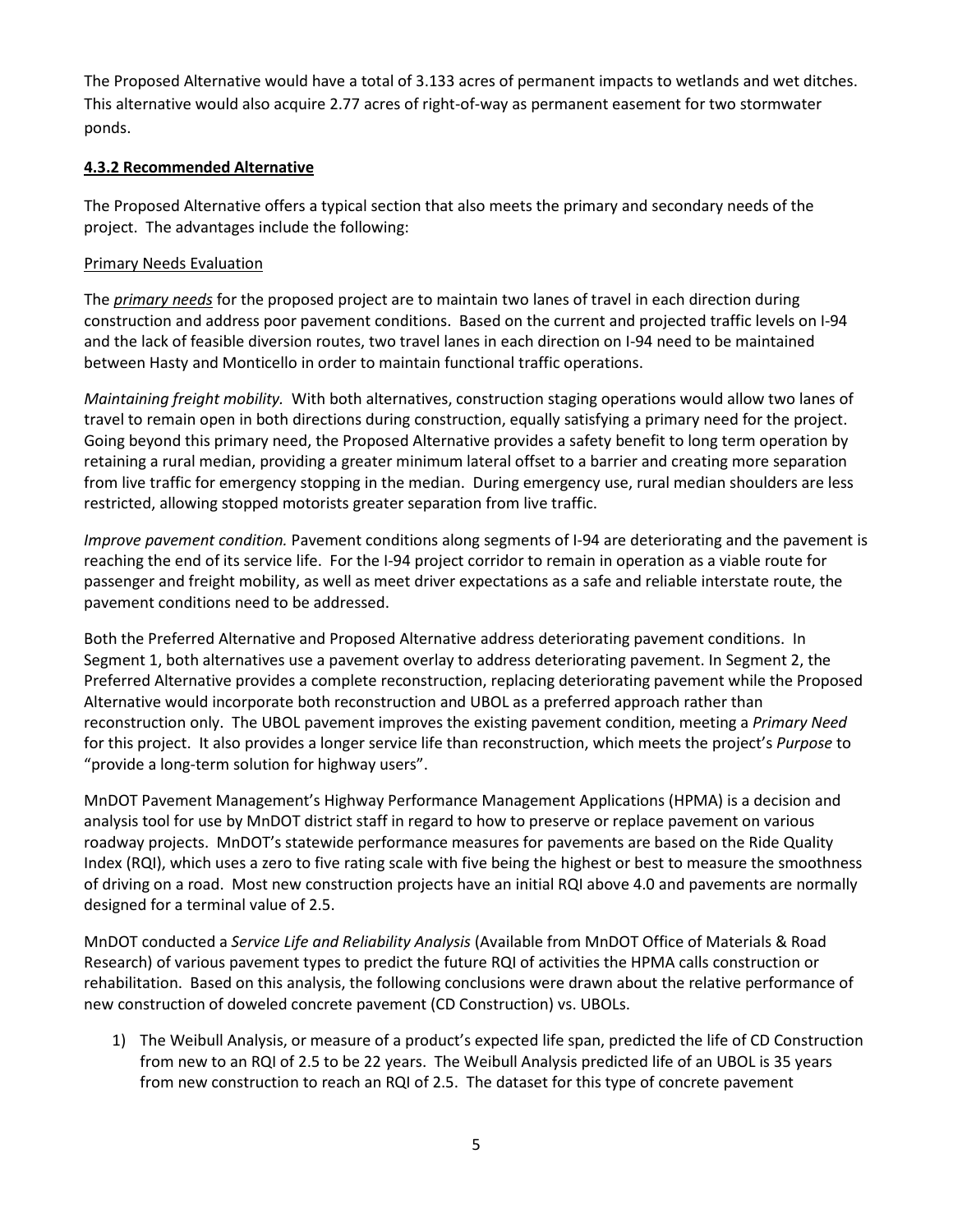construction is significantly larger than for CD Construction, meaning the modeling used for the predicted life is also more reliable.

- 2) MnDOT has a limited dataset for CD Construction since 1999. This speaks to the performance of UBOL and supports that in general, when the alignment of a roadway does not change, and there are not lanes added, MnDOT has constructed unbonded concrete overlays rather than reconstructing the roadways. This is also associated with the lower cost of an UBOL vs. reconstruction.
- 3) MnDOT performs a Life Cycle Cost Analysis (LCCA) of pavement design alternatives for major projects. Based upon the number of UBOL vs. CD Construction, it appears that the LCCA comparison would indicate that the UBOL alternative is preferred for the Proposed Alternative, based strictly on LCCA alone. This can be assumed because the LCCA analysis utilizes a fixed set of pavement rehabilitation options that are the same for a CD reconstruction and for an UBOL.

The practical application of the *Service Life and Reliability Analysis* is within MnDOT's Pavement Design Manual (PDM), or the state's standards and guidelines for pavement design, pavement-type selection, and documentation available to the contractor. The PDM further provides that I-94 would be a good candidate for an UBOL because the existing pavement has stable support conditions or will require only localized repairs and the roadway has room to permit a significant rise in road profile. The PDM also states that the use of UBOL, with the Proposed Alternative, "provides significantly streamlined construction as compared to reconstruction". For these reasons, the use of UBOL and reconstruction with the Proposed Alternative better satisfies a primary need to *Improve pavement condition* on this project than reconstruction only as documented by the Preferred Alternative.

In addition to providing an improved service life, the UBOL pavement improvement inherently uses fewer natural resources. The improvement does not require removal of the existing roadbed and uses less aggregate in construction of the new roadway. This eliminates the associated trucking of materials which impacts area roadways and reduces use of materials from nearby pits or quarries.

#### Secondary Needs Evaluation

The *secondary needs* for the proposed project are to address geometric deficiencies that restrict traffic flow and repair or replace degraded stormwater infrastructure.

*Address geometric deficiencies*. The existing four-foot inside paved shoulders along the corridor do not meet the interstate design standard width of 10-foot paved inside shoulder for six-lane freeways. The narrow, paved shoulders present potential safety conflicts for stopped or emergency vehicles, as well as impacts to mobility that need to be addressed.

The MnDOT Roadway Design Manual (RDM) provides standards and criteria for highway design based on critical, or controlling criteria, and general design elements. The controlling design elements are derived from FHWA's current Federal Aid Policy Guide (See Reference Appendix #3) and AASHTO's current *A Policy on Geometric Design of Highways and Streets,* otherwise known as the "Green Book" (See Reference Appendix #4), adopted by FHWA as the design standard for the National Highway System and are of primary importance to geometric design. FHWA's controlling criteria are identified as those that have substantial importance to the operation and safety performance of highways such that compliance with these criteria is essential in design decision making.

The Proposed Alternative and Preferred Alternative are identical when comparing certain design criteria, namely: lane width, shoulder width, vertical clearance, maximum grade, and design speed. They are similar when comparing stopping sight distance, curve radius and superelevation as these are based on design speed.

The primary difference between the two alternatives is with design elements in the median. The Proposed Alternative utilizes a vegetated median ditch and high-tension cable barrier (HTCB). The Preferred Alternative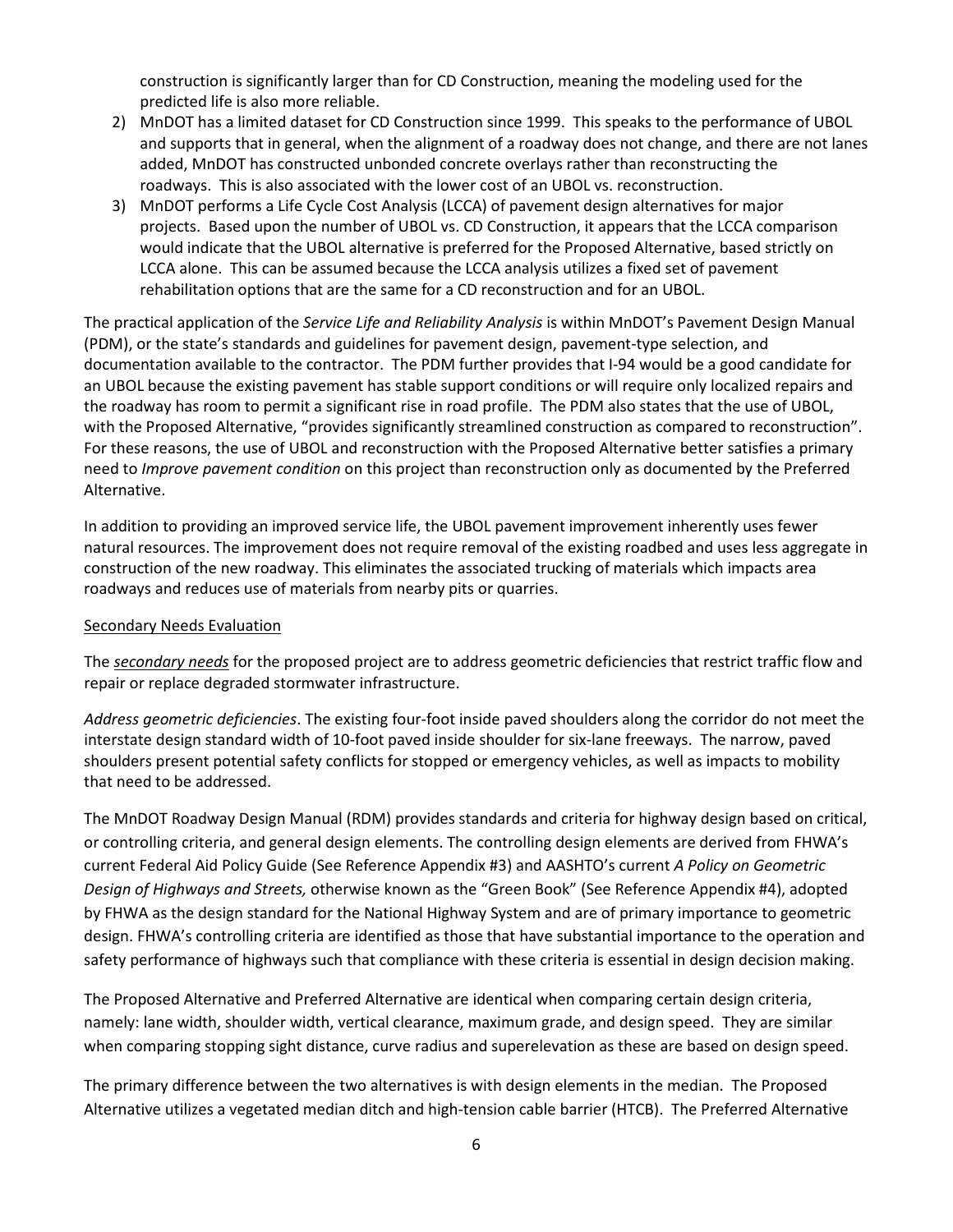utilizes a concrete median barrier along with the additional third travel lane (widening) in the existing median. HTCB provides a number of advantages including the following.

- According to MnDOT Technical Memorandum No. 15-08-TS-04 (See Reference Appendix #5), HTCB offers key advantages over other systems, including concrete barrier, where adequate deflection space is available, such as on this project. According to the memorandum, "A primary advantage of HTCB is that it can be placed on slopes as steep as 1:4, meaning it can be placed further down an inslope, farther away from the traveling public, allowing errant vehicles more room to regain control and avoid impact. Another prime advantage of HTCB is that, upon impact, it exerts less G-force on the occupants of the errant vehicle than semi-rigid and rigid barriers, typically lessening injury potential." (MnDOT Technical Memorandum No. 15-08-TS-4. See Reference Appendix #5) Whereas a concrete median barrier is placed closer to the travel lanes and does not give errant vehicles as much room to regain control outside the travel lanes and avoid an impact with the concrete median barrier.
- "Cable median barriers can reduce fatal crashes by 95 percent. There is no other safety device available that virtually guarantees consistent success in saving lives every year on the interstate system." (*Lessening crash severity and saving lives.* Cable Median Barriers. MnDOT. - See Reference Appendix #6)
- "HTCB is one of the most versatile and forgiving barriers built. It is designed so that when struck, the posts break and the cables flex to absorb the vehicles kinetic energy and redirect the vehicle along the barrier. With more traditional rigid systems, such as plate beam guardrail, there is a greater likelihood that the vehicle would be redirected back to the shoulder or lanes of traffic. Each barrier system has its application. Rigid barriers are very effective at preventing vehicles from leaving the road and hitting fixed objects, going over steep embankments, or crossing into nearby traffic when there is no space to provide a wide median to separate the traffic." (*Cable barrier in the news.* Cable Median Barriers. MnDOT. See Reference Appendix #7)
- According to the *National Cooperative Highway Research Program (NCHRP), Report 794, Median Cross Section Design for Rural Divided Highways* (See Reference Appendix #8), HTCB, referred to within the report as "flexible median barriers", are "generally more cost-effective than rigid barriers and generally should be preferred where the median is wide enough to accommodate the deflection that occurs when a vehicle strikes a flexible or semi-rigid barrier." (6.3 Median Barriers. Page 105. NCHRP. See Reference Appendix #8)
- During maintenance or repair, median barriers may have varying levels of effectiveness. For instance, HTCB are not effective when entirely down, such as after a severe strike. Because barrier installations include multiple anchorages, loss of barrier effectiveness can be reduced and not all strikes result in total loss of barrier performance. During maintenance or repair, both HTCB and concrete median barriers may retain some effectiveness, albeit degraded.
- Based on the contractor's low bid and MnDOT's research on HTCB, the Proposed Alternative is a better use of MnDOT funds because the present value cost of HTCB material, installation, and maintenance over the HTCB service life (20 years) is calculated at \$1,989,242.24. This is 60% less than the \$5,000,000.00 cost of concrete median barrier material and installation alone, in present dollars. Further, in 20 years, the future replacement cost in 2040 dollars of HTCB would be estimated at \$4,358,674.82, which is still less than the cost of concrete median barrier materials and installation today. See Life Cycle Cost Analysis Calculations. (*Cost.* Cable Median Barriers. MnDOT. See Reference Appendix #9).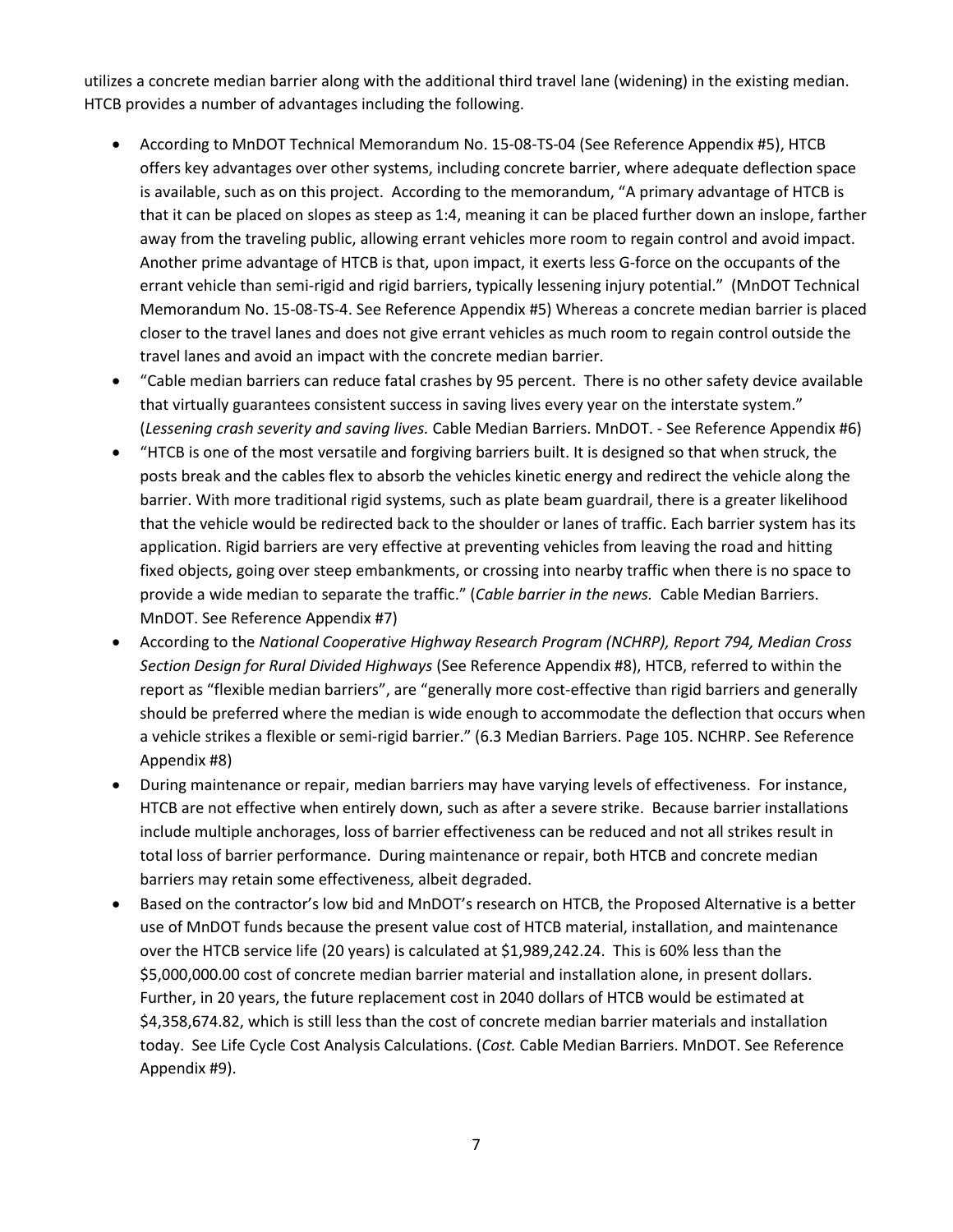Both alternatives comply with the RDM and FHWA's controlling criteria and satisfy the secondary need for the project to address geometric deficiencies. However, the Proposed Alternative provides the potential for additional safety benefits due to the maintaining the existing rural median in Segment 2 as compared to the Preferred Alternative where a concrete median barrier is proposed.

- According to MnDOT's RDM, Section 4-5.01, the desirable median width on rural freeways is 66 feet. The Proposed Alternative provides a median width of 60-66 feet with the majority being 66 feet. This width complies with MnDOT's design guidance promoting the safe separation of opposing traffic streams. A median of this width provides for the required clear zone. HTCB would be provided as a further measure of safety against the potentially hazardous cross median crashes. The greater median width assumes there are no obstructions in the clear zone for one roadway (when HTCB is adjacent to opposite roadway). The Preferred Alternative places concrete median barrier in the clear zone of both directions of I-94. (4-5.01 Width. Page 18 of 50. MnDOT RDM. See Reference Appendix #10)
- The Proposed Alternative provides a safety benefit to long term operation by retaining a rural median, providing a greater minimum lateral offset to a barrier and creating more separation from live traffic for emergency stopping in the median. During emergency use, rural median shoulders are less restricted, allowing stopped motorists greater separation from live traffic. Much like the principle of clear zone, providing the physical separation from an obstruction provides an improved travel safety benefit.
- The Proposed Alternative improves winter snow removal maintenance. The median ditch accommodates winter plowing operations by providing a larger area for snow storage. The median ditch also aids in plowing operations where snow is less likely to be plowed onto an adjacent travel lane. (Strategic Highway Research Council (SHRP). SHRP-H-381. Page 306. See Reference Appendix #11)
- The Proposed Alternative provides improves winter travel safety. The open median ditch greatly reduces the potential of snow drifting near a median barrier. The rural median prevents reduced sight distance on curves, provides space for plowed snow to accumulate, and allows the equilibrium snow slope to tail out below the shoulder, providing clear-zone requirements. Concrete barrier may cause vision impairment with blowing snow and formation of drifts on the traveled way. (SHRP-H-381. Page 306- 307, 344. See Reference Appendix #12)
- The Proposed Alternative provides improved access to emergency and enforcement services. The median provides 60-66 feet between opposing travel lanes. Emergency and enforcement vehicles can take refuge in the rural median when accessing the opposing travel lanes. Rural median crossovers do not require crash attenuation that barrier medians require to shield barrier ends at crossovers. (Section 10-7.05.02. MnDOT RDM. See Reference Appendix #13)

*Repair or replace degraded stormwater infrastructure.* Culverts along the project corridor were assessed by the MnDOT District Hydraulics Unit and it was determined some culverts and associated aprons were either degraded or not functioning as intended. Degraded or dysfunctional drainage can result in overflows, flooding or excessive water on the roadway which, in turn, can cause vehicles to hydroplane or drivers to suddenly decelerate as they approach the water, creating a hazardous condition for themselves and other motorists sharing the roadway.

The Proposed Alternative repairs or replaces degraded culverts and aprons along the project, meeting this secondary need for the project. However, the Proposed Alternative also provides the benefit of improving stormwater drainage. A median ditch in Segment 2 would be less prone to flooding than a storm sewer system as the median ditch has a much larger cross-sectional area and capacity to convey stormwater and provide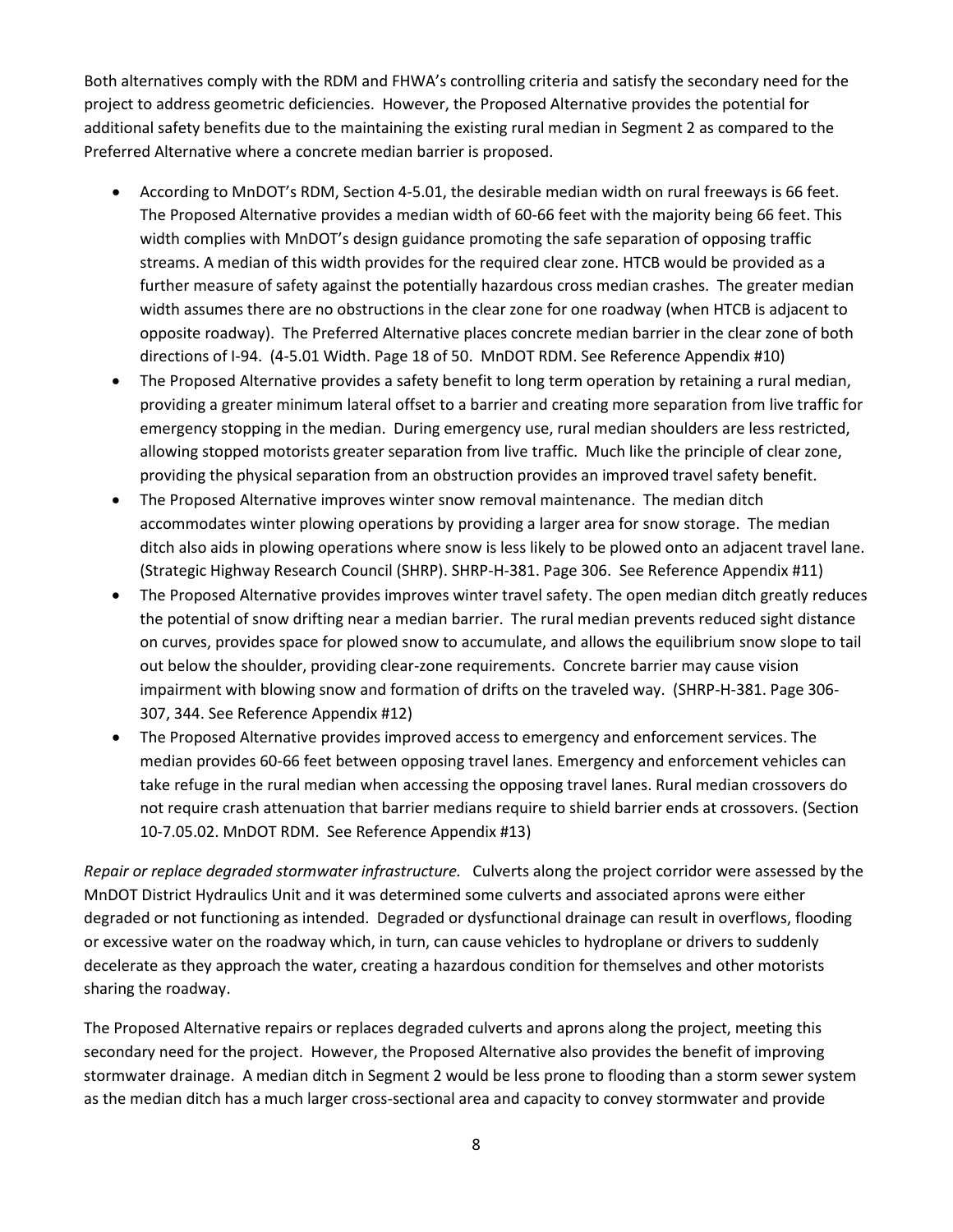storage during high-intensity storm events. There is also no risk of grated inlets that may become clogged with ice or debris due to their small openings. The median ditch does not restrict stormwater drainage.

The Preferred Alternative allows the median shoulder to be covered with stormwater runoff during the 10-year storm design frequency according to MnDOT Technical Memorandum No. 16-05-B-02 (Table 1. See Reference Appendix #14). This memorandum also defines that during the 50-year storm, storm water is allowed to spread three feet into a travel lane in sag curves. MnDOT's Drainage Manual section 4.2.3 (See Reference Appendix #15) stipulates that freeboard in roadside channels be a minimum of one foot, leaving the median shoulder accessible during the 10-year design storm for the Proposed Alternative. Additionally, flood damage potential during the 100-year storm is evaluated for roadside ditches, including analysis or impacts to level of service of the roadway. (MnDOT Engineering Services Division Technical Memorandum No. 16-05-B-02. See Reference Appendix #16. Sections 4-5.0 through 4-5.02.04 RDM. See Reference Appendix #17)

The Proposed Alternative also provides the benefit of improved stormwater treatment. The vegetated median ditch would act as a dry swale to reduce the runoff volume from lower intensity storms, reduce pollutants, and reduce peak runoff rates. The median ditch has a larger capacity than urban median and slows the rate of runoff reaching stormwater basins. (Overview for Dry Swale (grass swale). Minnesota Stormwater Manual. See Reference Appendix #18)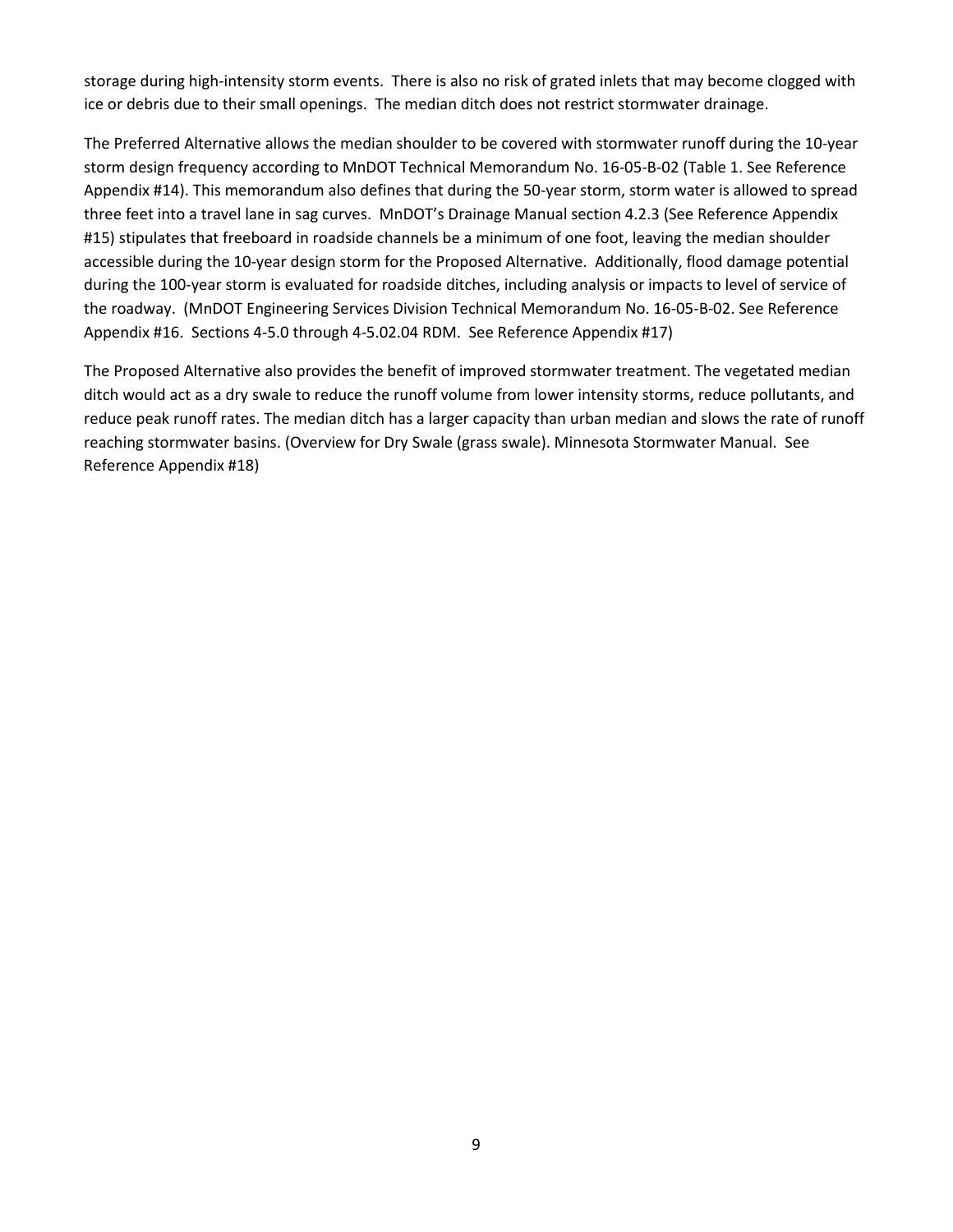Table 6 Revised provides a summary comparison of the Preferred Alternative and the Proposed Alternative.

| <b>Evaluation Criteria</b>                             | <b>Segment 1</b>                                         | <b>Segment 2</b>                                                     | <b>Segment 2</b>                      |
|--------------------------------------------------------|----------------------------------------------------------|----------------------------------------------------------------------|---------------------------------------|
|                                                        | Preferred Alternative and<br><b>Proposed Alternative</b> | <b>Preferred Alternative</b>                                         | <b>Proposed Alternative</b>           |
| Temporary right-of-way<br>impacts (acres) <sup>1</sup> | 0                                                        | $\mathbf 0$                                                          | $\mathbf{0}$                          |
| Wetland impact (acres)                                 | $0.15***$                                                | $2.04*$                                                              | $2.98^{*,4}$                          |
| Median barrier type                                    | Cable                                                    | Concrete                                                             | Cable                                 |
| Requires lane closure for<br>maintenance and repair    | No                                                       | No                                                                   | N <sub>o</sub>                        |
| Crossovers required?                                   | <b>Yes</b>                                               | <b>No</b>                                                            | Yes                                   |
| Pavement Longevity <sup>2</sup>                        | Low                                                      | High                                                                 | High                                  |
| Minimum usable inside<br>shoulder width (ft)           | 11.5                                                     | 10                                                                   | 11.5                                  |
| Minimum lateral offset to<br>barrier (ft)              | 14/46                                                    | 10                                                                   | 14/52                                 |
| Lane closure likely due to                             |                                                          |                                                                      |                                       |
| incidents/ breakdowns in                               | No                                                       | Yes                                                                  | No                                    |
| median?                                                |                                                          |                                                                      |                                       |
| Drainage Implications <sup>3</sup>                     | Replace and Extend<br>Culverts                           | New Median Storm<br>Sewer System; Maintain<br><b>Outside Ditches</b> | <b>Replace and Extend</b><br>Culverts |

Table 6 Revised

\* Includes wetlands and wet ditches

\*\* Per the EA, the Preferred Alternative would result in "less than 0.5 acres" of wetland impacts. The contractor investigated this further and determined that the actual wetland impact amount in Segment 1 would be 0.150 acres with the Preferred Alternative design which is the same as the Proposed Alternative design for Segment 1. No wet ditch impacts occur in Segment 1.

<sup>1</sup> All build alternatives involve 2.77 acres of right-of-way acquisition as permanent easement for two stormwater ponds.

<sup>2</sup> Low pavement longevity is the result of pavement on a bituminous overlay life cycle, high pavement longevity indicates a boosted initial pavement life from a new pavement construction.

<sup>3</sup> All build alternatives assume stormwater pond construction in same locations.

<sup>4</sup> 2.755 acres wet ditch, 0.228 acres of wetland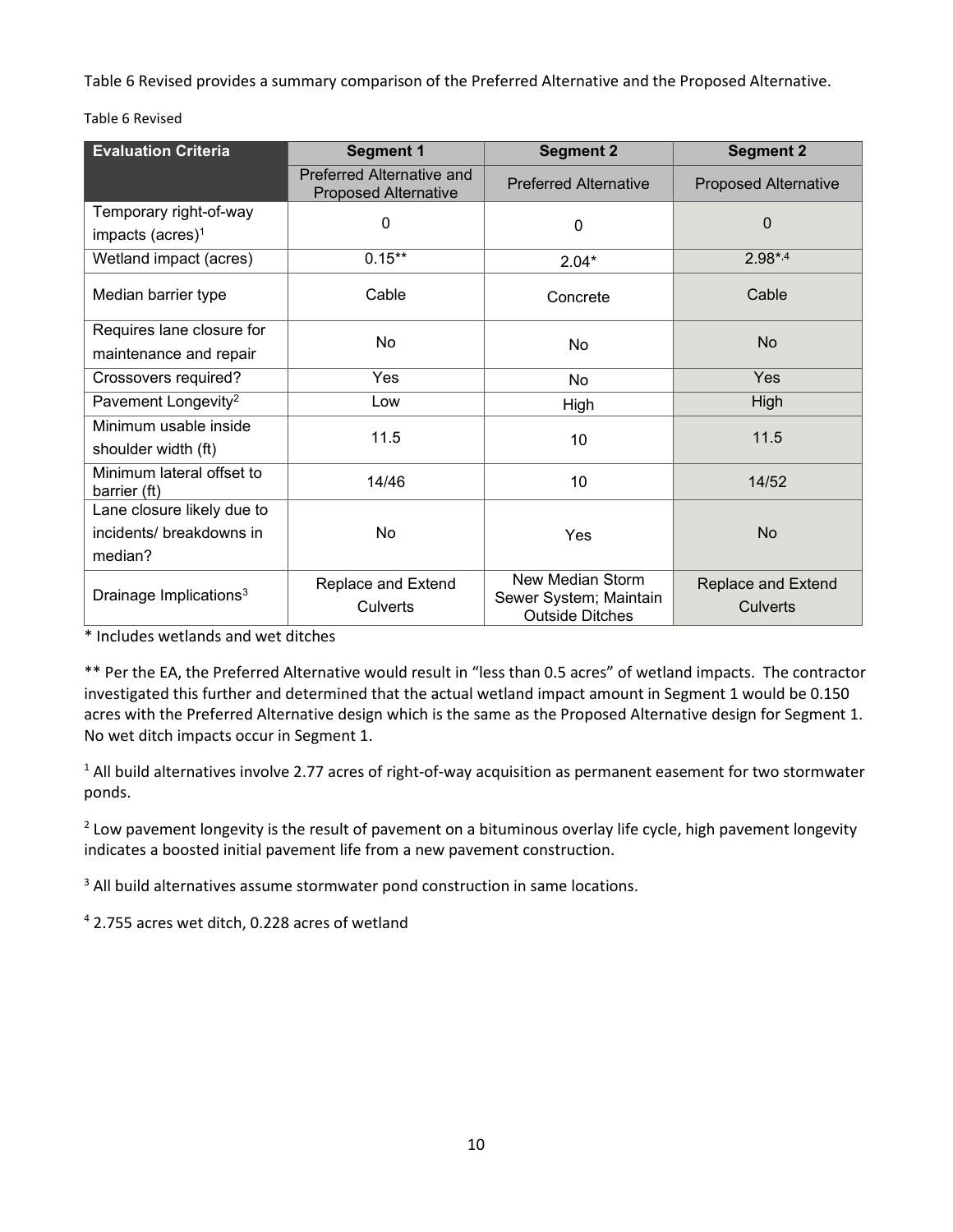#### Additional considerations evaluation

This section of the memorandum includes the information provided on the standard state EAW form which was revised based on the Proposed Alternative. These sections include the following:

- 5.7. Cover Types
- 5.11.2.2. Stormwater
- 5.11.2.4. Surface Waters
- 5.13.3. Related to Rare Species
- 5.17 Noise

#### **Section 5.7 Cover Types**

The table below is *Table 9: Cover Types* from section 5.7 of the approved EA. The Proposed Alternative column was added as a comparison to the Preferred Alternative. This table reflects the additional considerations, or environmental factors that may be impacted by a proposed alternative. While this table reflects that more impacts to these environmental resources occur with the Proposed Alternative than the Preferred Alternative, they are tertiary to the primary and secondary needs of the project. Differences in the impacts is described in more detail in the sections below.

| <b>Cover Type</b>         | <b>Before</b> | <b>Preferred Alternative - After</b> | <b>Proposed Alternative - After</b> |
|---------------------------|---------------|--------------------------------------|-------------------------------------|
|                           | (acres)       | (acres)                              | (acres)                             |
| Wetlands                  | 4.58          | 4.36                                 | 4.20                                |
| Wet Ditches               | 4.56          | 3.45                                 | 1.79                                |
| Deep Water/Tributaries    | 0.71          | 0.71                                 | 0.71                                |
| Wooded/Forest             | 1.50          | 0.00 <sub>1</sub>                    | 0.00                                |
| Brush/Grassland           | 0.00          | 0.00                                 | 0.00                                |
| Cropland                  | 0.00          | 0.00                                 | 0.00                                |
| Lawn/Landscaping          | 414.34        | 362.50                               | 362.12                              |
| <b>Impervious Surface</b> | 169.99        | 219.18                               | 220.93                              |
| <b>Stormwater Pond</b>    | 0.00          | 5.49                                 | 5.94                                |
| Total                     | 595.69        | 595.69                               | 595.69                              |

Table 9 Revised

# **Section 5.11.2.2 Stormwater**

There is no increase in impervious surface area associated with Segment 1 as the travel lanes and shoulder widths are identical between the Preferred Alternative and the Proposed Alternative.

In Segment 2, the Proposed Alternative increases the impervious surface area by 1.75 acres (76,230 sf). The Preferred Alternative and Proposed Alternative have identical travel lanes and shoulder widths in Segment 2. The increase in impervious surface is generated due to the combined difference in aggregate shoulder and concrete barrier surface area. Regarding the roadside areas, the Preferred Alternative has 5 feet of transverse distance in the typical section that is impervious accounting for two 1.5-foot outside aggregate shoulders and a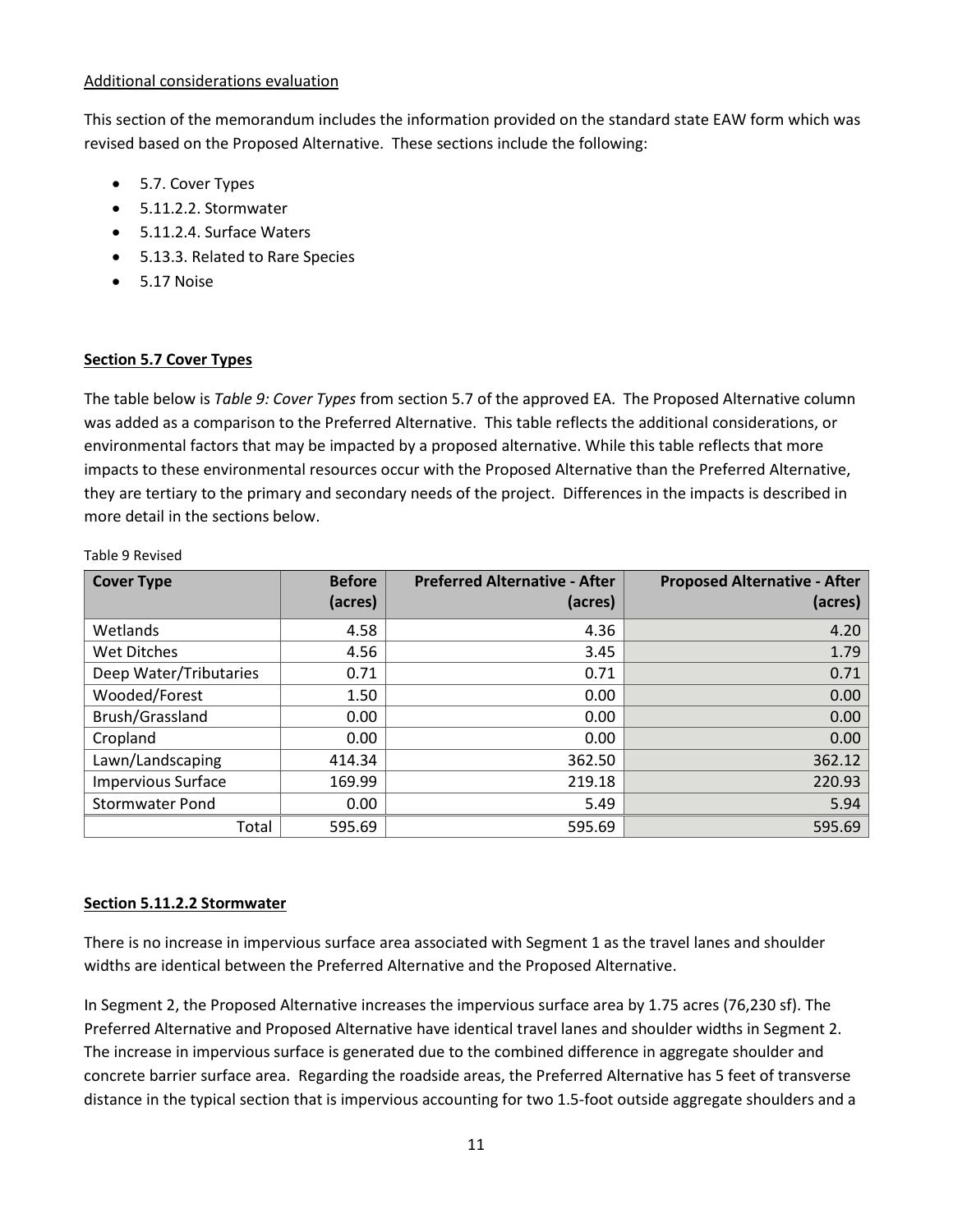single 2-foot concrete median barrier. The Proposed Alternative has 6 feet of transverse distance in the typical section that is impervious accounting for four 1.5-foot aggregate shoulders.

Segment 1 remains unchanged from the Preferred Alternative.

In Segment 2, the Preferred Alternative requires the installation of a new median storm sewer system and regrading the existing outside ditches to current design standards. The Proposed Alternative eliminates the storm sewer system and conveys stormwater in a vegetated median ditch. The vegetated median ditch would drain to the outside ditches via culverts under each roadway. The existing culverts in Segment 2 would be lined, extended or replaced. Additional culverts may be required to adequately drain the median; however, the overall drainage patterns would not change substantially. The roadside ditches would be regraded and shifted outward to accommodate the wider median and additional lanes, maintaining existing drainage patterns to the extent practicable.

The median vegetated ditch in the Proposed Alternative provides a stormwater treatment benefit by increasing the time drainage takes to reach downstream basins and discharges. The vegetated ditches also provide a benefit of increased total suspended solids removal in comparison with the Preferred Alternative storm sewer system. (Overview for Dry Swale (grass swale). Minnesota Stormwater Manual. See Reference Appendix #18. Calculating credits for dry swale (grass swale). Minnesota Stormwater Manual. See Reference Appendix #19.

Due to the extent of disturbance and amount of impervious surface increase, a National Pollutant Discharge Elimination Permit (NPDES) would be required for the project. The project proposes seven stormwater management areas that would be designed to meet NPDES permit criteria. Several of these areas are planned as infiltration practices, with at least three having pretreatment cells.

The NPDES Construction Stormwater Permit requires one inch of runoff from the new impervious surface be retained on-site through infiltration or other volume reduction methods.

There should be no increase in discharge rates off MnDOT right-of-way onto off-site properties without approval from project area cities. Therefore, there is a need to include stormwater management features with the project. The location of stormwater management features is determined by many factors such as: space limitations (i.e., available right-of-way), drainage patterns and boundaries, grades, discharge points, and environmental constraints.

Stormwater drainage would ultimately be conveyed to the same stormwater basin locations identified in the Preferred Alternative. The stormwater basins would be expanded to accommodate the increase in impervious area. See Table 9 for data regarding the increase in impervious area and stormwater basin size.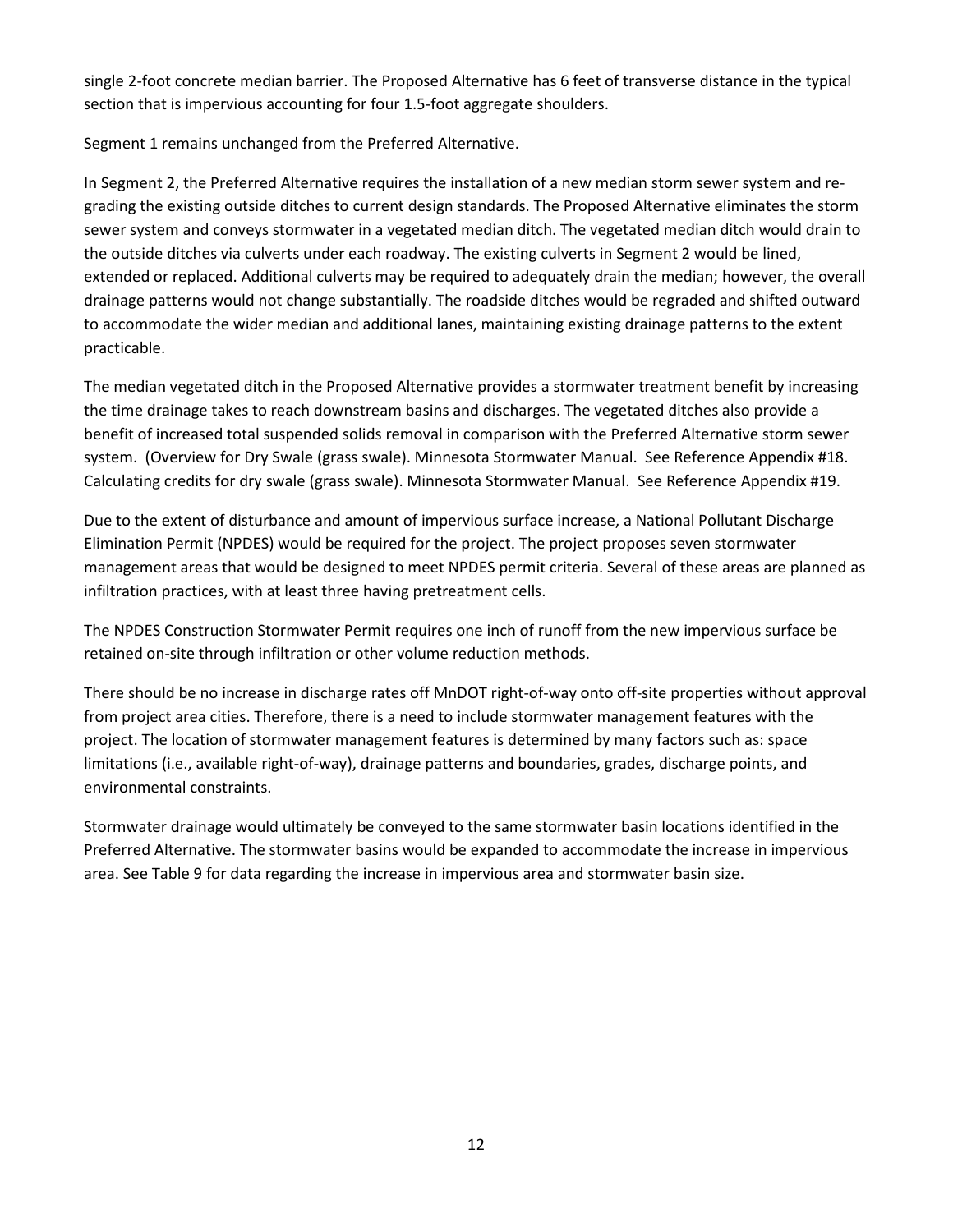#### **Section 5.11.2.4 Surface Waters**

## Wetlands

Over 50 acres of aquatic resources were identified within the existing I-94 right-of-way from TH 24 to the western city limits of Albertville. Based on construction limits and the wetland boundaries identified for the project, 3.133 acres of permanent wetland impact (wetlands and wet ditches) and 0.028 acres (1,228 square feet) of temporary wetland impact are anticipated. In addition, 365 linear feet (3,361 square feet) of permanent tributary impact and 1,096 linear feet (12,040 square feet) of temporary tributary impact are anticipated. The temporary impacts are due to culvert replacements and surcharge fills which would be restored to preconstruction elevations within 90 days of original disturbance. All permanent impacts included fill from roadway reconstruction or grading resulting from drainage improvements (i.e. culvert reconstruction). Of the permanent wetland impact total, 2.755 acres of impact are to wetlands confined to roadside ditches (referred to as "wet ditches"), 0.250 acres of which are within the median area of I-94. Permanent aquatic resource impact totals are listed i[n Table 1.](#page-12-0) Permanent impacts by plant community are included in [Table 2.](#page-12-1)

Impacts to aquatic resources are regulated by the Minnesota Wetland Conservation Act (WCA) and by the USACE under Section 404 of the Clean Water Act (CWA); permits are required for wetland impacts from both agencies. It is anticipated that wetlands would be replaced at a 2:1 ratio within Bank Service Area 7 (BSA 7). Wet ditches typically would not require mitigation provided that the ditch is replaced and there is no loss of function. The project would maintain ditches along the outside of the proposed toe of slope. Specific credit purchase amounts would be determined through coordination with the USACE and the MnDOT Office of Environmental Stewardship. A Wetland 2-Part Finding Assessment is included as an attachment to this memorandum, which outlines the alternatives evaluation for wetland avoidance and minimization.

| <b>Aquatic Resource Type</b> | Permanent Impact (acres) | <b>Anticipated Compensatory</b><br><b>Mitigation Requirements</b> |  |
|------------------------------|--------------------------|-------------------------------------------------------------------|--|
| Wetland                      | 0.378                    | Minimum 2:1 replacement                                           |  |
| Wet Ditch - Median           | 0.250                    | Assumed none                                                      |  |
| Wet Ditch - Outside          | 2.505                    | 1:1 replacement on site                                           |  |
| Tributary                    | 0.077                    | Assumed none                                                      |  |
| Total                        | 3.210                    | $\overline{\phantom{0}}$                                          |  |

<span id="page-12-0"></span>Table 1: Aquatic Resource Impacts by Type and Anticipated Mitigation Requirements

#### <span id="page-12-1"></span>Table 2: Wetland Impacts by Community Type (excludes Wet Ditches and Tributaries)

| <b>Wetland Type Classification</b> | <b>Wetland Type Classification</b> | <b>Anticipated Wetland Impacts</b> |
|------------------------------------|------------------------------------|------------------------------------|
| (Circular 39)                      | (Eggers and Reed)                  | (acres)                            |
| Type 1                             | Seasonally Flooded Basin           | 0.000                              |
| Type 2                             | Fresh (Wet) Meadow                 | 0.052                              |
| Type 3                             | <b>Shallow Marsh</b>               | 0.321                              |
| Type 6                             | Shrub Swamp                        | 0.005                              |
|                                    | <b>Total</b>                       | 0.378                              |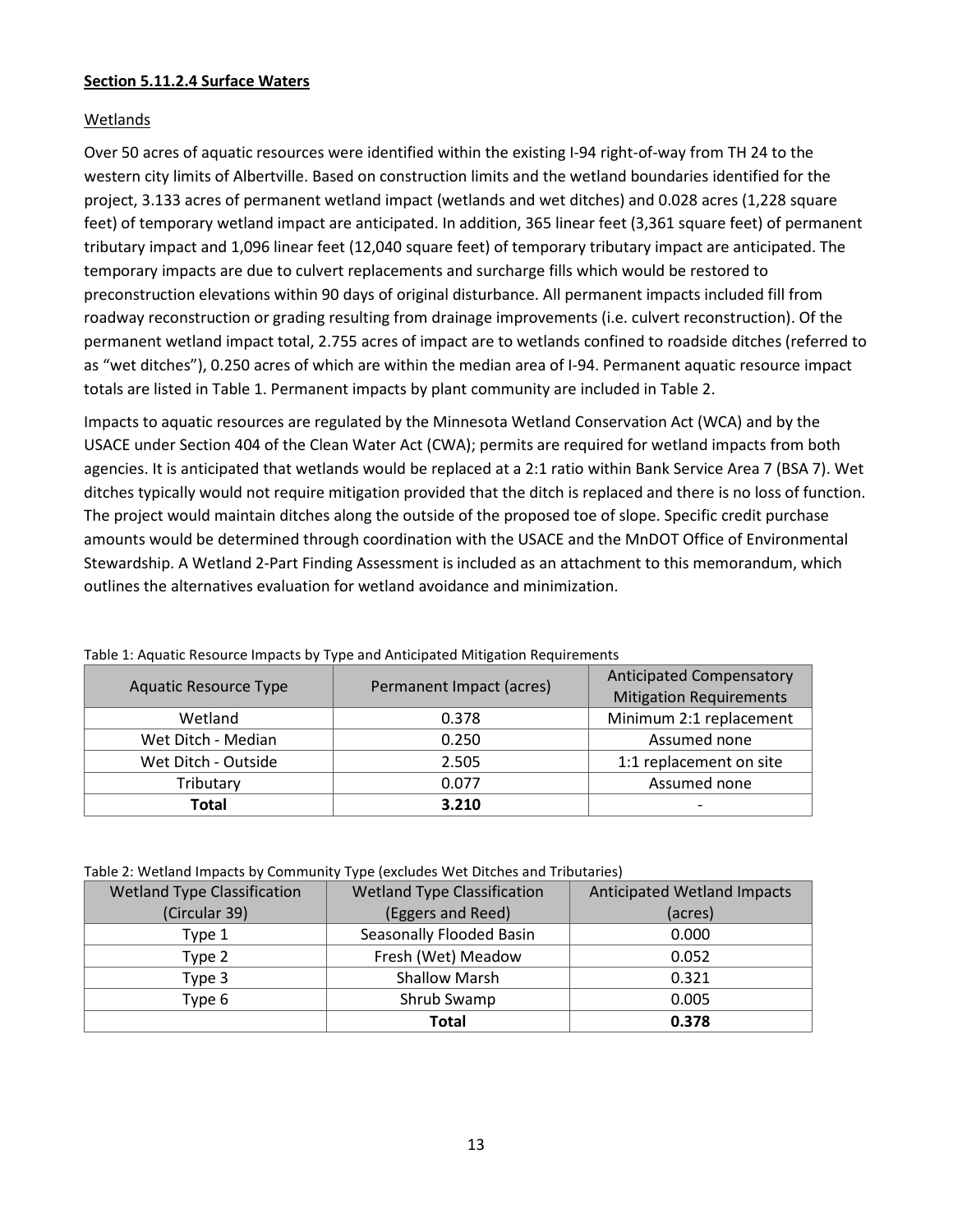## Other surface waters

The project is avoiding permanent impacts to DNR Public Waters. Approximately 570 linear feet (5,697 square feet) of temporary impacts would take place at Silver Creek (Tributary 10), a Public Watercourse. An MPARS permit would be obtained for these impacts.

#### **Section 5.13.3 under Rare Species**

Tree removal within the existing right-of-way for the Proposed Alternative would be identical to that intended with the Preferred Alternative. The Preferred Alternative involved tree removal of approximately 2 acres within the existing right-of-way. Tree removal is also planned to occur within the proposed stormwater basin areas. Tree removal for the stormwater basins was not addressed in the Preferred Alternative but is required for all alternatives.

There is no change in tree removal with the Proposed Alternative as removal is driven by temporary widening for maintenance of traffic rather than the final roadway location.

#### **Section 5.17 Noise**

The following summarizes the findings in the I-94 Corridor Traffic Noise Analysis Report (Noise Report), which is included in Appendix 5.

## Noise Re-Evaluation

A Traffic Noise Analysis was completed for this corridor by Kimley-Horn in January 2019 (2019 Report). The limits analyzed for the 2019 Report were from TH 24 to the western city limit of Albertville, an overall project length of 21.8 miles. It included the cities of Albertville, Clearwater, Monticello, and Otsego. The 2019 Report included noise measurements at seven sites along the Clearwater to Albertville project corridor for noise model validation.

The design-build contract associated with this project includes corridor limits from TH 24 in Clearwater to East of Wright County Road 39 in Monticello. This noise analysis focuses on an approximate 10-mile sub-section of this corridor from West of CSAH 8 in Hasty to East of Wright County Road 39 in Monticello.

In 2020, the Hasty to Monticello portion of the project corridor was re-evaluated. The Existing and No Build models, noise readings and model validation, NSAs, and receptors from the 2019 Report were carried over to this re-evaluation. The Proposed Alternative is the Build Alternative. Due to the differing project limits between the two noise evaluations, NSAs and receptors outside the Hasty to Monticello project corridor were removed from evaluation and discussion. Additionally, 30 newly identified receptors were added throughout the study corridor due to both new construction and wider study limits resulting from the design realignment.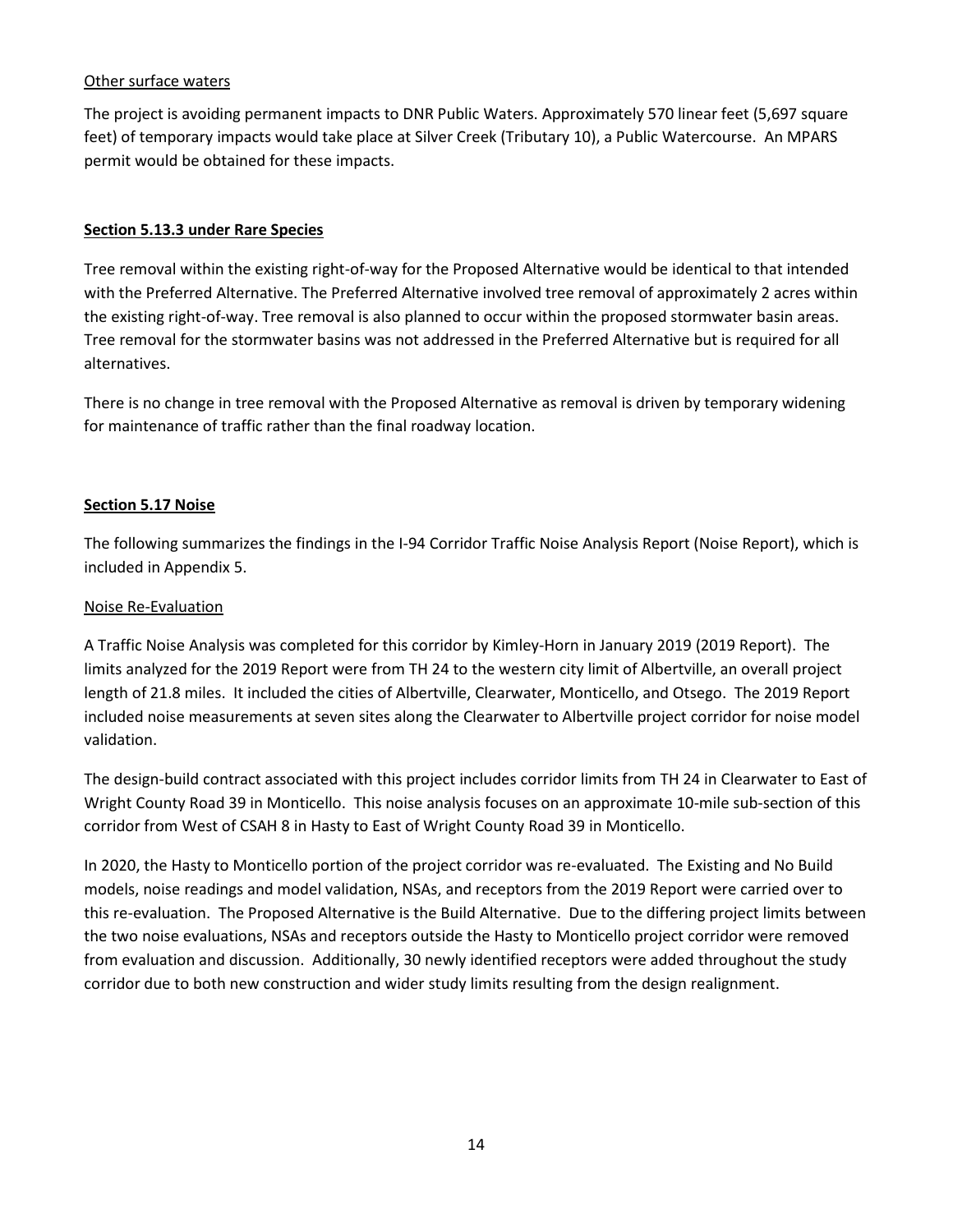# Construction Noise

The construction activities associated with implementation of the proposed project will result in temporarily increased noise levels relative to existing conditions. These impacts will primarily be associated with construction equipment and pile driving.

[Table 3](#page-14-0) shows peak noise levels monitored at 50 feet from various types of construction equipment. This equipment is primarily associated with site grading/site preparation, which is generally the roadway construction phase associated with the greatest noise levels.

| <b>Equipment Type</b> | <b>Manufacturers</b><br>Sampled | <b>Total Number of</b><br>Models in Sample | Peak Noise Level<br>(dBA) | <b>Equipment Type</b> |
|-----------------------|---------------------------------|--------------------------------------------|---------------------------|-----------------------|
| <b>Backhoes</b>       |                                 |                                            | 74-92                     | 83                    |
| <b>Front Loaders</b>  |                                 | 30                                         | 75-96                     | 85                    |
| <b>Dozers</b>         | 8                               | 41                                         | 65-95                     | 85                    |
| Graders               | 3                               | 15                                         | 72-92                     | 84                    |
| <b>Scrapers</b>       | 2                               | 27                                         | 76-98                     | 87                    |
| Pile Drivers          | N/A                             | N/A                                        | 95-105                    | 101                   |

<span id="page-14-0"></span>Table 3: Typical Construction Equipment Noise Levels at 50 Feet<sup>[1](#page-14-1)</sup>

Elevated noise levels are, to a degree, unavoidable for this type of project. MnDOT will require that construction equipment be properly muffled and in proper working order. While MnDOT and its contractor(s) are exempt from local noise ordinances, it is the practice to require contractor(s) to comply with applicable local noise restrictions and ordinances to the extent that is reasonable. Advanced notice will be provided to affected communities of any planned abnormally loud construction activities. It is anticipated that night construction may be required to expedite construction, minimize traffic impacts, and improve safety. However, construction will be limited to daytime hours as much as possible.

Any associated high-impact equipment noise, such as pile driving, pavement sawing, or jack hammering, will be unavoidable with construction of the proposed project. Pile driving noise is typically associated with bridge construction and not expected to be necessary for this project. High-impact noise construction activities will be limited in duration to the greatest extent possible. The use of pile drives, jack hammers, and pavement sawing equipment will be prohibited during nighttime hours.

# Traffic Noise Analysis

The project includes the addition of through traffic lanes. As such, this project is considered a Federal Type I project requiring a traffic noise analysis.[2](#page-14-2) The following is a summary of the revised *I-94 Corridor Traffic Noise Analysis Report (Noise Report).* Summary tables and maps showing receptor locations are included in the Noise Report in Appendix 5. This Noise Report includes background information on noise, information regarding

<sup>1</sup> Environmental Protection Agency (EPA) and FHWA.

<span id="page-14-2"></span><span id="page-14-1"></span><sup>2</sup> Federal Highway Administration, 23 CFR 772.5 and Type I Projects; more information available at [https://www.fhwa.dot.gov/Environment/noise/regulations\\_and\\_guidance/analysis\\_and\\_abatement\\_guidance/polguide02.](https://www.fhwa.dot.gov/Environment/noise/regulations_and_guidance/analysis_and_abatement_guidance/polguide02.cfm) [cfm](https://www.fhwa.dot.gov/Environment/noise/regulations_and_guidance/analysis_and_abatement_guidance/polguide02.cfm)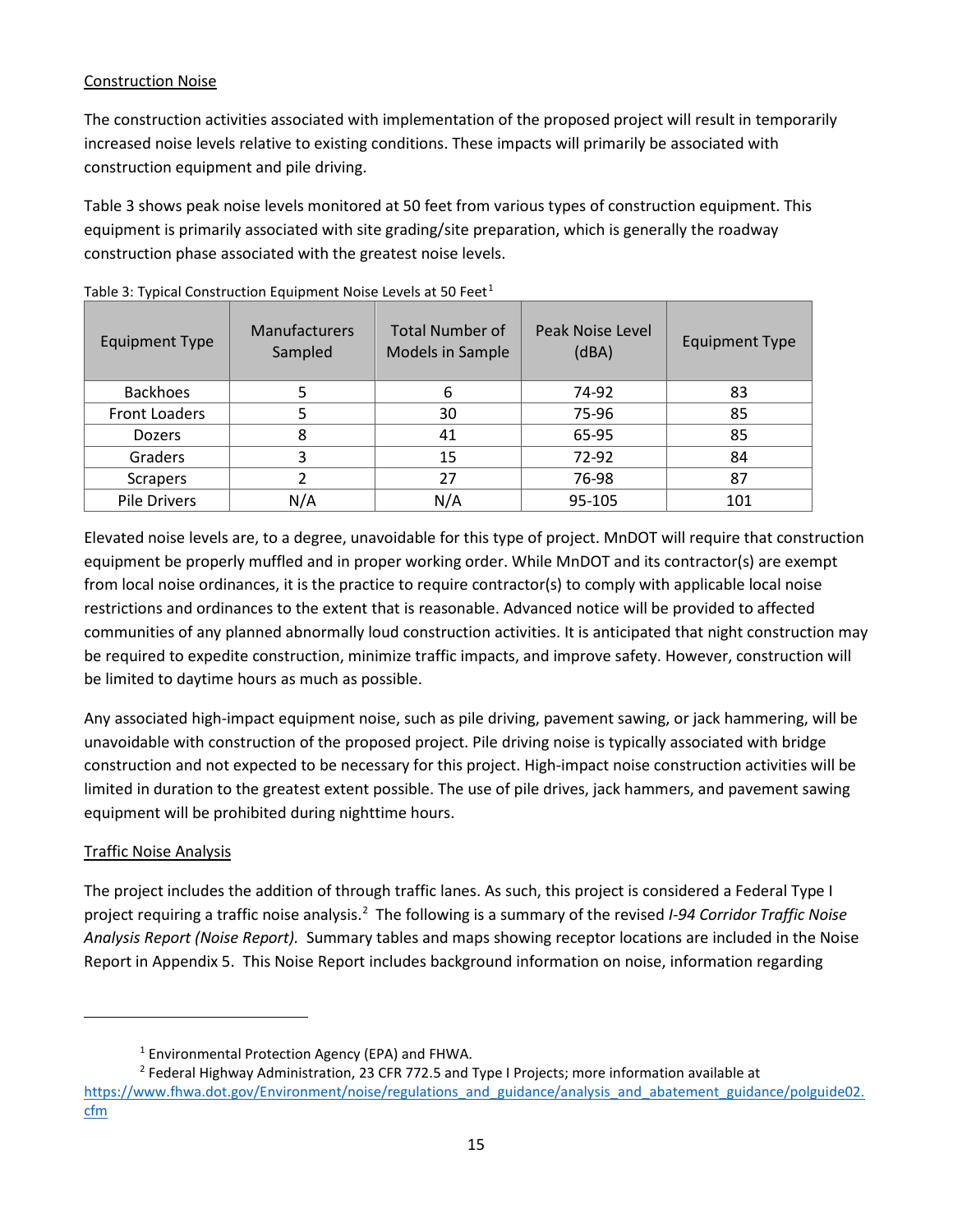Federal traffic noise regulations and MPCA state noise standards, a discussion of the traffic noise analysis methodology, documentation of the potential traffic noise impacts associated with the proposed project, and an evaluation of noise abatement measures.

#### Federal Requirements

The FHWA's traffic noise regulation is located in 23 Code of Federal Regulations (CFR) Part 772, Procedures for Abatement of Highway Traffic Noise and Construction Noise). 23 CFR 772 requires the identification of highway traffic noise impacts and the evaluation of noise abatement measures, along with other considerations, in conjunction with the planning and design of a Federal-aid highway project (i.e., projects funded or approved through the FHWA).

Under Federal rules, traffic noise impacts are determined based on land use activities and predicted loudest hourly L<sub>eq</sub> noise levels under future conditions.<sup>[3](#page-15-0)</sup> For example, for residential land uses (Activity Category B), the Federal Noise Abatement Criterion (NAC) is 67 dBA (Leq). The term receptor is used to refer to land uses that receive traffic noise. Receptor locations where modeled traffic noise levels are "approaching" or exceeding the NAC must be evaluated for noise abatement feasibility and reasonableness. In Minnesota, "approaching" is defined as 1 dBA or less below the Federal NAC. A noise impact is also defined when traffic receivers are projected to experience a "substantial increase" in the future traffic noise levels over the existing modeled noise levels. A "substantial increase" is defined as an increase of 5 dBA or greater from existing to future conditions.

#### State Requirements

The Minnesota state noise standards are located in Minnesota Rules Chapter 7030. The MPCA is the state agency responsible for enforcing state noise rules. In 2016, the Commissioners of the MPCA and MnDOT agreed that the traffic noise regulations and mitigation requirements from the FHWA are sufficient to determine reasonable mitigation measures for highway noise. By this agreement, existing and newly constructed segments of highway projects under MnDOT's jurisdiction are statutorily exempt from Minnesota State Noise Standard (MN Rule 7030) if the project applies the FHWA traffic noise requirements. As a result, any required noise analysis will follow FHWA criteria and regulations only, as has been completed for this project. This project is not required to address Minnesota Rule 7030.

#### **Methodology**

In the 2019 Report, field measurements of existing noise levels were measured at seven locations along the Clearwater to Albertville I-94 corridor. The seven locations were originally identified because they are representative of the surrounding area and the typical cross section for that section of highway. Within the 2019 Report, noise levels from the field measurements were within 3 dBA (Leq) of modeled noise levels, validating the model. The seven locations from the 2019 Report were utilized in re-evaluating the noise model; however, only two of the seven locations were located along the Hasty to Monticello segment of the I-94 corridor. The model

<span id="page-15-0"></span><sup>&</sup>lt;sup>3</sup> Measured traffic noise levels are characterized as a function of time. The equivalent steady-state sound level which in a stated period contains the same acoustic energy as the time-varying sound level during the same period, with  $L_{eq}(h)$  being the hourly value of  $L_{eq}$ . In effect, it is analogous to the "average" sound level over a given period.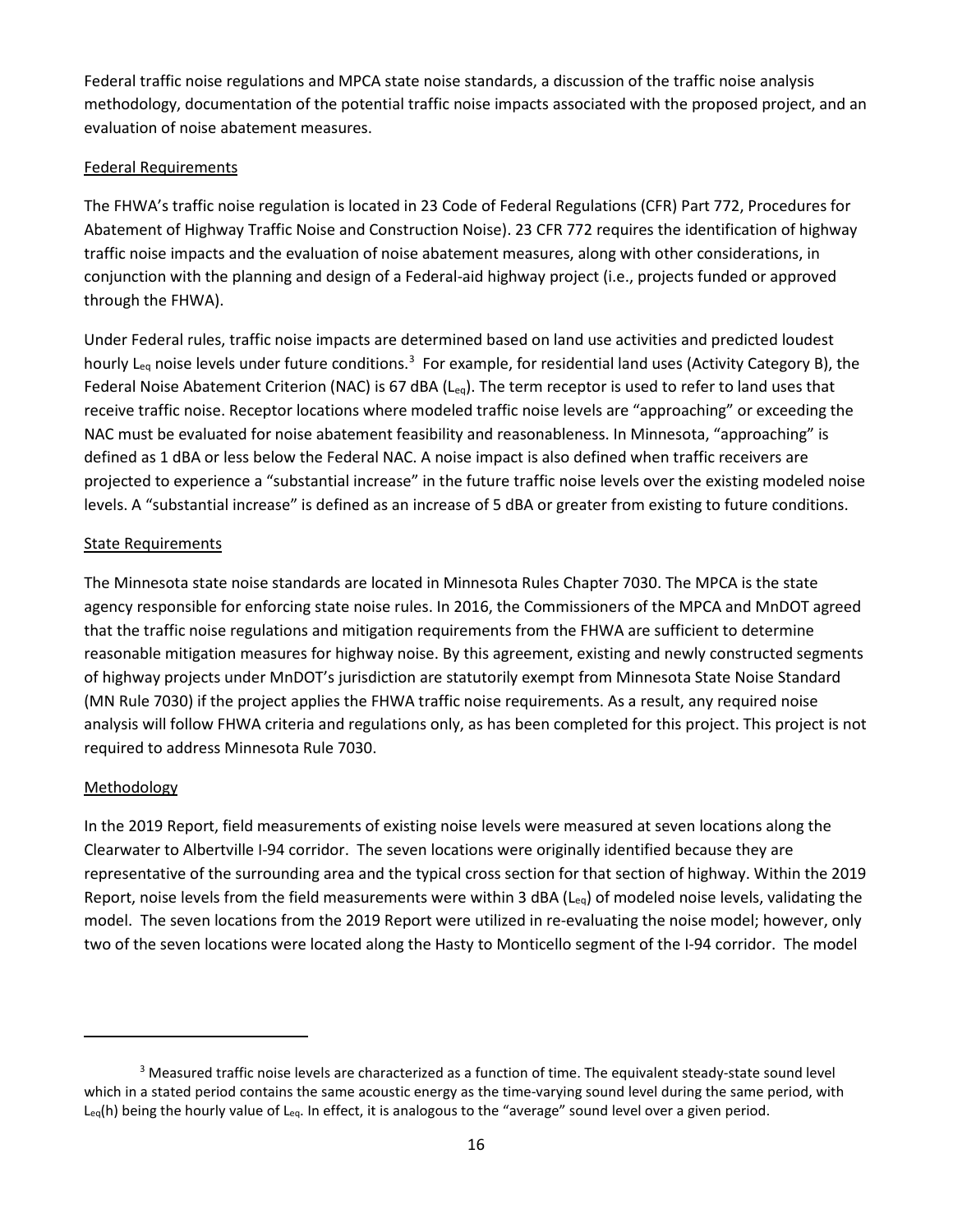from the 2019 Report was used and no additional field measurements or validations were conducted for purposes of this analysis.

Traffic noise modeling was completed using the FHWA approved Traffic Noise Model 2.5 (TNM 2.5). Traffic noise levels were modeled for existing conditions (2017), the future (2040) No Build Alternative, and the future (2040) Build Alternative. The 4:00 P.M to 5:00 PM period of a typical Friday afternoon was identified as the loudest hour for the entirety of the 2019 Report study section, Clearwater to Albertville.<sup>[4](#page-16-0)</sup> Traffic noise levels were modeled at 190 receptor locations representing residential, commercial, recreational, and industrial land uses along the Hasty to Monticello I-94 project corridor. Additional details regarding the noise modeling methodology are described in the Noise Report in Appendix 5.

# **Findings**

Detailed analysis for each modeled receptor location can be found in the Noise Report in Appendix 5. The analysis result for the Hasty to Monticello segment of the I-94 noise analysis are summarized below.

- The existing L<sub>eq</sub> noise levels at modeled receptors varied between 51.4 dBA and 74.8 dBA, approaching, or exceeding Federal noise abatement criteria at 69 receptors. This range is the same for the equivalent receptors from the 2019 Report.
- Future 2040 No Build L<sub>eq</sub> noise levels were predicted to range between 52.3 dBA and 75.6 dBA, approaching or exceeding Federal noise abatement criteria at 74 receptors. This range is the same for the equivalent receptors from the 2019 Report.
- Future 2040 Build L<sub>eg</sub> noise levels were predicted to range between 52.7 dBA and 76.5 dBA, approaching or exceeding Federal noise abatement criteria at 96 receptors. This compares to the equivalent receptors in the 2019 Report varying between 52.6 and 74.9 dBA.

The analysis shows that under future No Build Alternative conditions, traffic noise levels are projected to increase by 0.6 dBA to 1.0 dBA ( $L_{eq}$ ) compared to existing conditions for most modeled receptors. This compares to the equivalent receptors in the 2019 Report varying between 0.7 dBA to 1.0 dBA (L<sub>eq</sub>). Modeled traffic noise levels under the future Build Alternative are projected to vary by -0.4 dBA to 3.7 dBA (Leq) compared to existing conditions. This compares to the equivalent receptors in the 2019 Report varying between -2.4 dBA to 2.7 dBA  $(L_{ea})$ .

In 2040, the No Build Alternative would result in noise levels approaching or exceeding Federal noise abatement criteria at 74 receptors. With the Proposed Alternative, noise levels would approach or exceed Federal noise abatement criteria at 96 receptors. In each scenario receptors are scattered along the project corridor.

# Potential Noise Abatement

Noise abatement measures (i.e., noise walls) were evaluated along the I-94 project corridor at receptor locations where modeled noise levels were projected to approach or exceed Federal NAC, or result in an increase by 5 dBA or greater from existing to future built conditions.

<span id="page-16-0"></span><sup>&</sup>lt;sup>4</sup> "Typical" Friday afternoon represents a non-holiday weekend.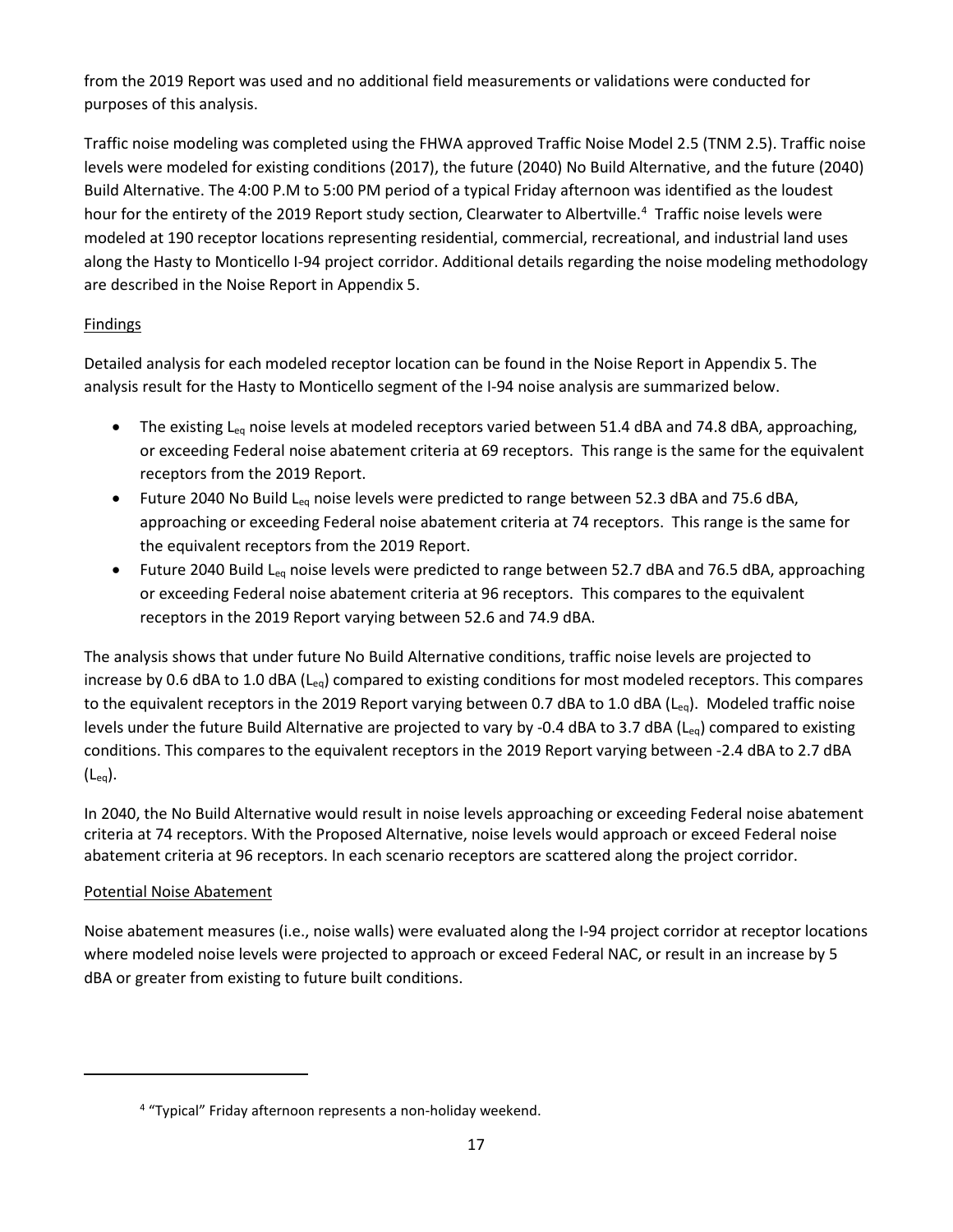The noise wall analysis was completed for 51 potential wall variations along the corridor. Of the 51 wall options analyzed, one wall with two alignment variations, met the feasibility and reasonableness criteria and is proposed as part of the project. A summary description of the proposed noise wall is provided below.

Two versions of Wall S1 representing different alignments were analyzed. Wall S1-KH is the alignment reflected in the 2019 Report and Wall S1-MH is a potential new and revised alignment.

- Wall S1-KH: Wall S1 would be located on the northern side of I-94, between West River Street and Monticello Country Club. The wall is proposed with a height of 20 feet and a length of 4,050 feet. There would be a total of 92 benefited receptors, and the preliminary cost per benefited receptor is \$31,389.
- Wall S1-MH: Wall S1-MH is located at the same position as Wall S1-KH and has the same specifications. There would be a total of 93 benefited receptors, and the preliminary cost per benefited receptor is \$31,051.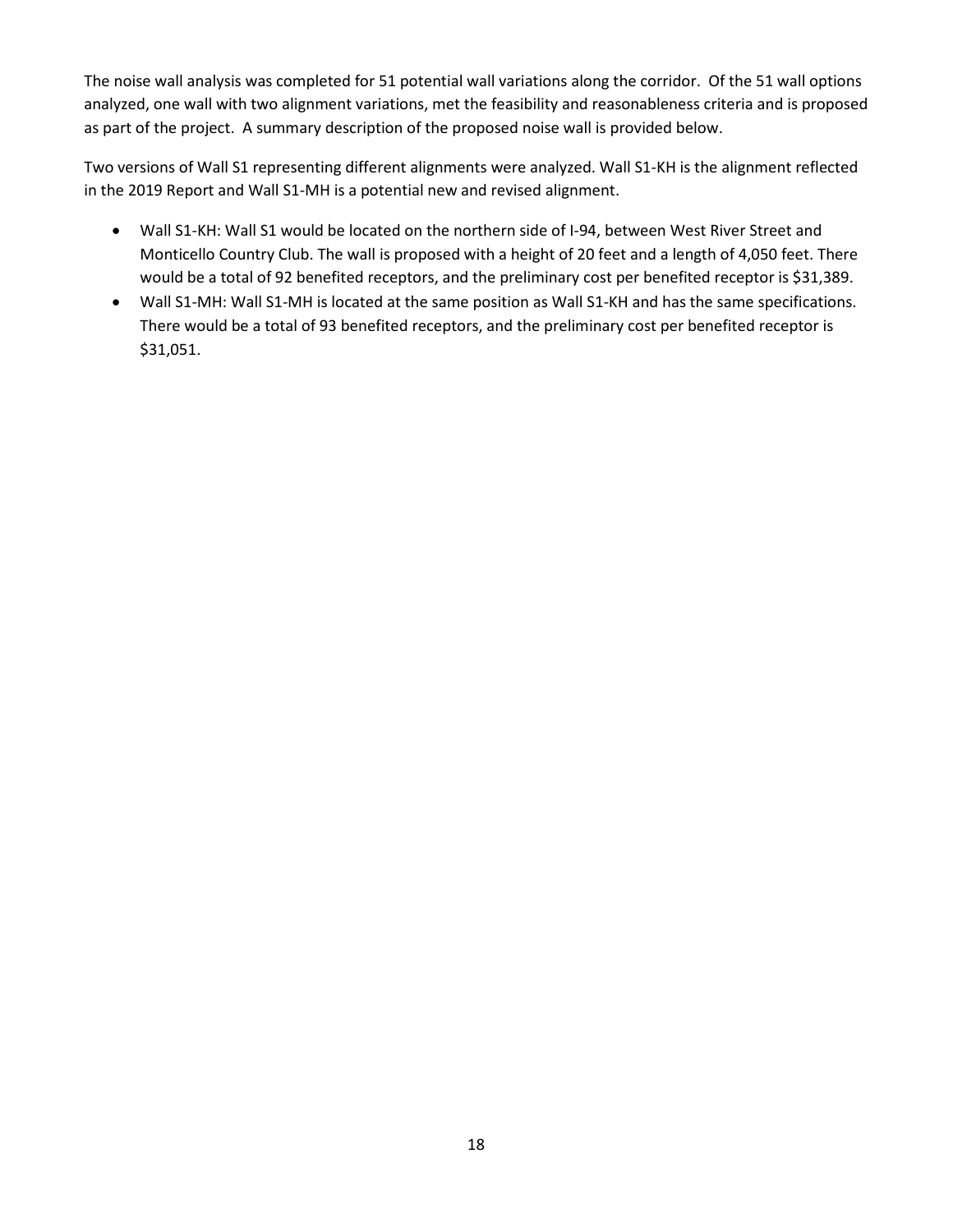# MINIMIZATION AND MITIGATION STRATEGIES

Not all impacts to the social, economic, or environmental resources surrounding the corridor are avoidable. Therefore, the following minimization and mitigation techniques are anticipated to be used with the Proposed Alternative. These strategies provide added benefit to the overall project, supporting the Proposed Alternative as a better solution addressing the project's purpose and need that the Preferred Alternative.

## **Minimization**

*Wetland Impacts.* It was not feasible for the design of the Proposed Alternative to completely avoid all wetland impacts resulting from the proposed improvements. Wetland impacts that are considered unavoidable have been minimized to the extent practicable without compromising design, contributing to the safe, reliable, and efficient use of I-94. To minimize wetland impacts with the Proposed Alternative, the following minimization measures are proposed:

- 10 feet wide paved inside and outside shoulders (10.5 is standard).
- 1:4 reduced inslopes (1:6 is standard).
- 1:3 inslopes protected by guardrail at:
	- Wetland #2
	- Wetland #30
	- Wetland #32
	- Profile adjustments at:
		- Wetland #2
		- Wetland #6
		- Wetland #9
- Roadway realignment minimizing wetland impacts at:
	- Wetland #9
	- Wetland #32
- Stormwater treatment areas have been designed to use existing stormwater best management practice (BMP) locations and avoid wetland impacts where possible. In total, 13 drainage areas between Clearwater and Monticello were evaluated for stormwater management. Areas were eliminated due to drainage limitations (i.e. not located in suitable location to receive stormwater runoff), insufficient right -of-way availability, or the presence of wetlands. Seven areas have been identified that met most or all of the siting criteria. In order to limit wetland impacts, two of these areas have been located in areas proposed for right-of-way acquisition.
- One of the remaining management areas is located in proximity to a Wetlands #1, 1A and 2. Design efforts were made to avoid these impacts but, due to the current level of data available at this stage of design, the size of this pond could not be modified to avoid wetland while maintaining BMP functions. The size and orientation of the pond has been reduced to the extent possible. The location of the pond has been situatedto avoid larger wetland impacts near Fish Creek.

A Wetland 2-Part Finding Assessment, included in Attachment 4, outlines the alternatives evaluation from the approved EA/EAW document for wetland avoidance and minimization.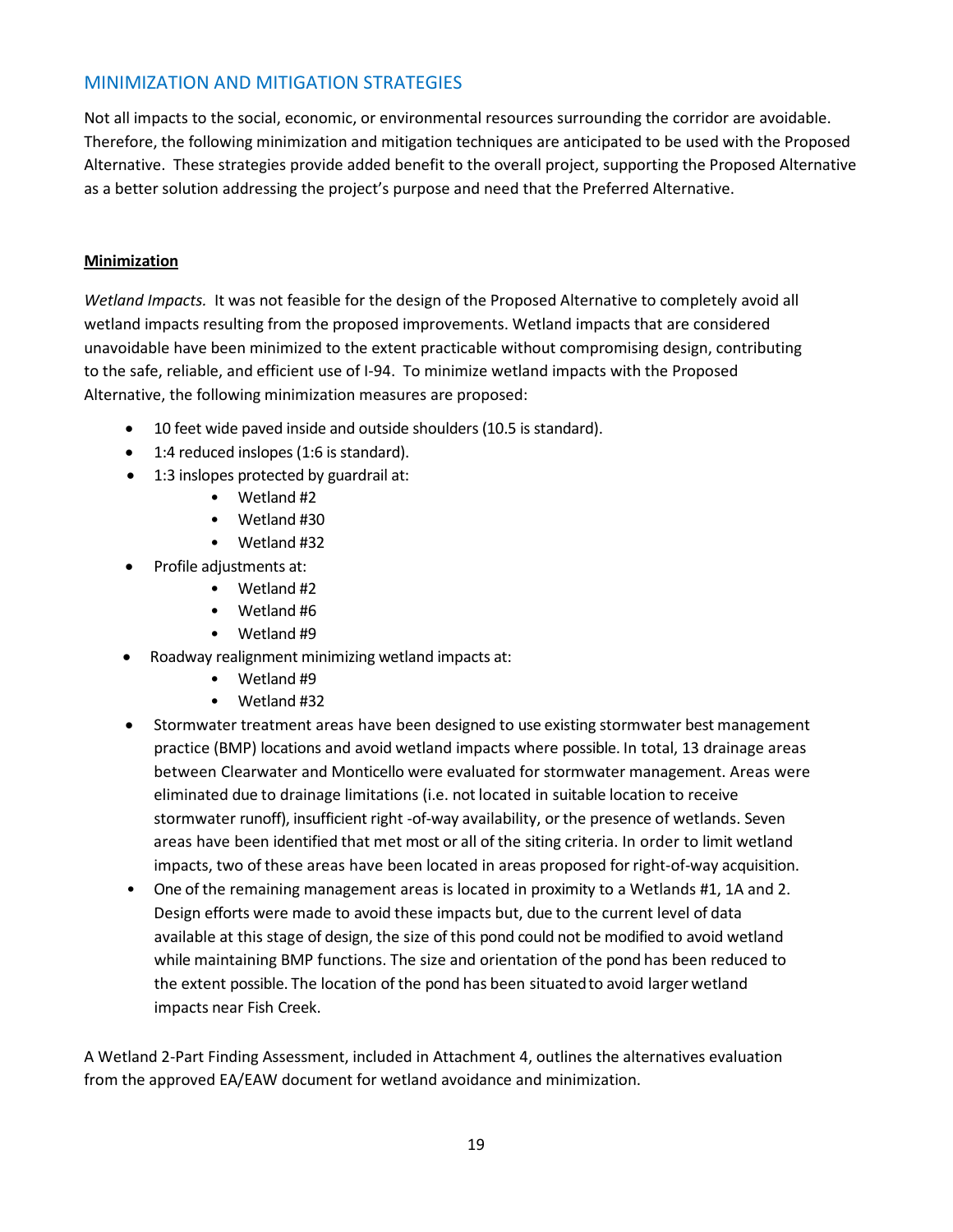# **Mitigation**

*Wetland Impacts.* The contractor investigated potential on-site wetland mitigation opportunities during the design build process. As required by the NEPA process and the Clean Water Act Section 404(b)(1) Guidelines (40 CFR 230), to offset potential wetland and stream impacts, the contractor must first investigate the potential of providing on-site wetland mitigation.

After investigation and discussion with MnDOT, it was determined documenting and managing the proper installation, monitoring, and creation of 8-12 separate wetland locations as on-site wetland mitigation was not feasible. The preferred method of wetland replacement is to use established, federally and state approved wetland bank credits. An application for wetland permits has therefore been prepared and will be coordinated with the appropriate agencies with wetland jurisdiction, as it was for the Preferred Alternative. Efforts will be made to replace wetland losses within the bank service area of the wetland impact. The specific wetland compensation (bank credits) to be used will be determined through consultation with the US Army Corps of Engineers (USACE) and the MnDOT Office of Environmental Stewardship (OES) as the project proceeds.

For the USACE, ditches with wetland bottoms may be replaced at a different ratio, dependent on the following items:

- If a ditch bottom wetland is filled but a new ditch created (the ditch is shifted) no mitigation is typically required.
- If a ditch bottom wetland is filled but no new ditch is created mitigation may be required at a 1:1 ratio.

The minimum amount of wetland mitigation anticipated to be required is estimated at 0.378 acres at a 2:1 ratio or 0.756 acres. The project area is located in Bank Service Area 7.

*Traffic Noise.* It was determined that the Proposed Alternative warranted a re-evaluation of anticipated traffic noise impacts along Segment 2 due to the addition of travel lanes to the outside of the existing roadway, rather than the inside of the existing roadway with the Preferred Alternative.

Upon completion of the noise barrier analysis for the project, it was determined that only Wall S1 met the feasible or reasonable criteria based on MnDOT Noise Requirements, and that the project was compliant with 23 CFR 773. However, most of the noise sensitive receptors saw a small increase, generally between 1 to 2 dBA, in the Build model noise when compared to the levels in the 2019 Report. With that in mind, MnDOT noted that the contractor had not met Section 4.4.3.8 of Book 2 of the design/build contract, which states that the D/B contractor must "make certain that the final noise analysis predicts daytime noise dB levels at each receptor at or below the levels predicted in Exhibit 4-B unless approved by MnDOT."

To address this, the contractor worked closely with MnDOT to identify additional noise mitigation and determined the best approach would be the use of earthen berms. Berms were considered at all noise sensitive areas (NSAs) where noise barriers were previously analyzed and where construction of a berm was possible within the existing I-94 right-of-way. These berms are of varying height and length depending on the number of noise sensitive receptors in each NSA. While not all impacted receptors can be benefited with the addition of grass berms, an overall benefit is expected.

A berm analysis was completed for 11 potential berm variations along the corridor. Of the 11 berm options analyzed, eight provide additional noise benefit to applicable receivers and are proposed as part of the project. In select areas where the preferred berm height for mitigation did not achieve engineering feasibility, wood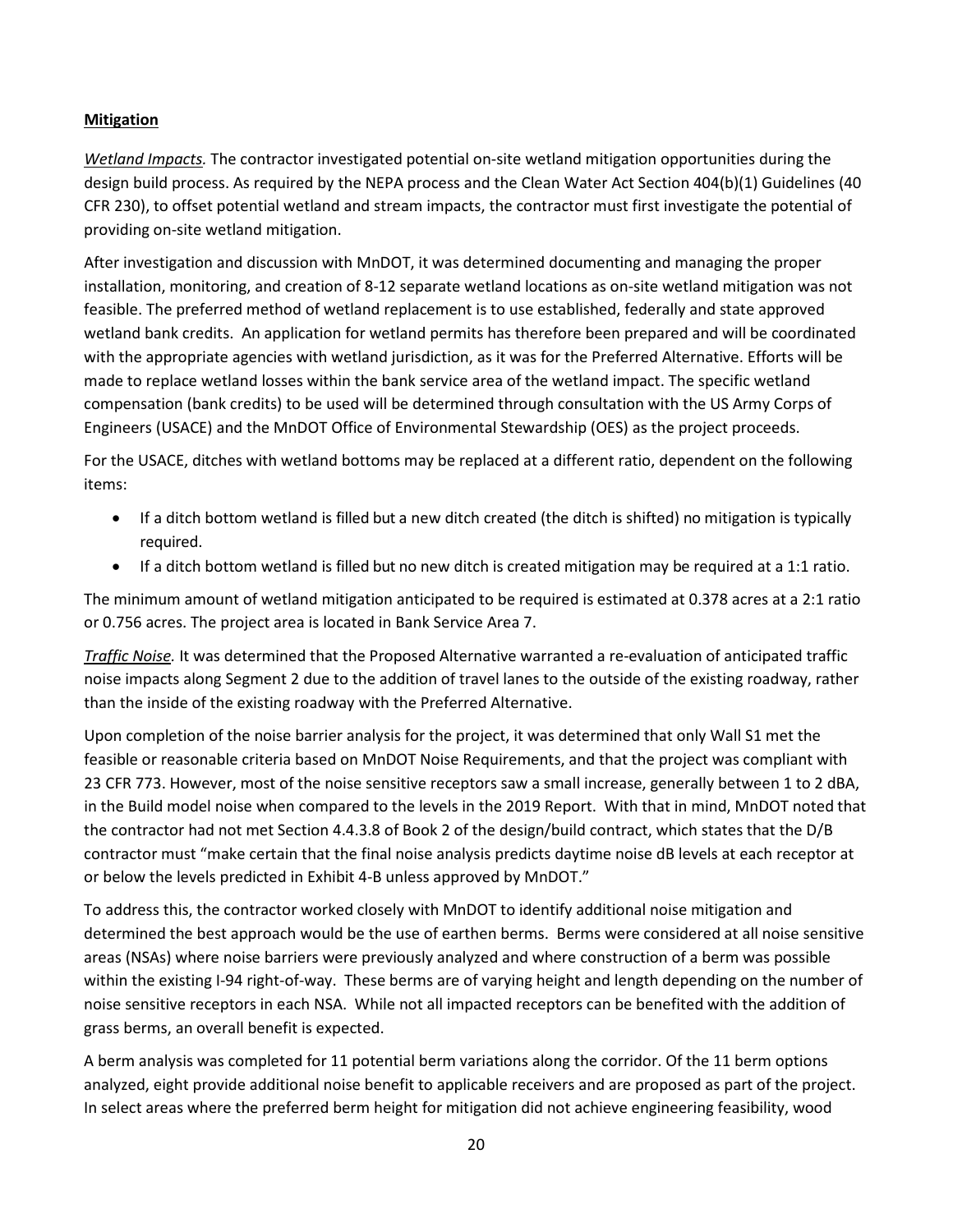plank fencing on top of berms is proposed similar to MnDOT Standard Plan 5-297.661. A summary description of the proposed berms is provided below. A summary description of the proposed berms is provided below. See Noise Report, Appendix F for location details.

- Berm D: Berm D is located along the south side of I-94 adjacent to Locke Lake. The berm is divided into four separate sections, one on the west side of the lake, and three on the east side of the lake, and has a net-length of approximately 3,000 feet and a peak height of 6.5 feet. One area of the berm to the west of Locke Lake includes an approximately 150-foot long, 10.5-foot wood plank fence on top of the berm. The berm sections and fencing provide a reduction in  $L_{eq}$  traffic noise level of 0.3 to 5.7 dBA.
- Berm E: Berm E is located on the south side of I-94 adjacent to  $127<sup>th</sup>$  Street NE and is approximately 1,400 feet long. An approximately 1,400-foot long, 4.5-foot peak height berm provides a reduction in L<sub>eq</sub> traffic noise levels of 0.0 to 4.2 dBA.
- Berm F: Berm F is located on the south side of I-94 adjacent to Dalton Avenue NE and is approximately 2,150 feet long, with a peak berm height of 4.6 feet. Three select areas (approximately 100 to 200-foot sections) on the berm includes wood plank fencing that is 4 feet high. The berm and fencing provide a reduction in L<sub>eq</sub> traffic noise level of 1.1 to 4.7 dBA.
- Berm R: Berm R is located on the north side of I-94 adjacent to Elm Street and is approximately 575 feet long. An approximately 575-foot long, 2.8-foot peak height berm provides a reduction in L<sub>eq</sub> traffic noise levels of 1.1 to 1.6 dBA.
- Berm S2: Berm S2 is located on the north side of I-94 between CSAH 39 and the Monticello Country Club and is approximately 2,520 feet long. An approximately 2,520-foot long, 3.0-foot peak height berm provides a reduction in L<sub>eq</sub> traffic noise levels of 0.0 to 2.0 dBA. Portions of the berm are not able to be designed to provide benefit due to site limitations; however, benefit is provided at key areas along the berm's length.
- Berm S3: Berm S3 is located on the north side of I-94 between West River Street and the Monticello City Softball Fields and is approximately 1,100 feet long. An approximately 1,100-foot long, 2.8-foot peak height berm provides a reduction in  $L_{eq}$  traffic noise levels of 0.1 to 2.8 dBA.
- Berm T: Berm T is located on the north side of I-94, east of Meridian Avenue and is approximately 2,600 feet long. An approximately 2,600-foot long, 4.5-foot peak height berm provides a reduction in L<sub>eq</sub> traffic noise levels of 0.3 to 3.0 dBA.
- Berm U: Berm U is located on the north side of I-94 adjacent to Clementa Avenue NW and is approximately 1,430 feet long. An approximately 1,430-foot long, 4.5-foot peak height berm provides a reduction in  $L_{eq}$  traffic noise levels of 1.6 to 5.0 dBA.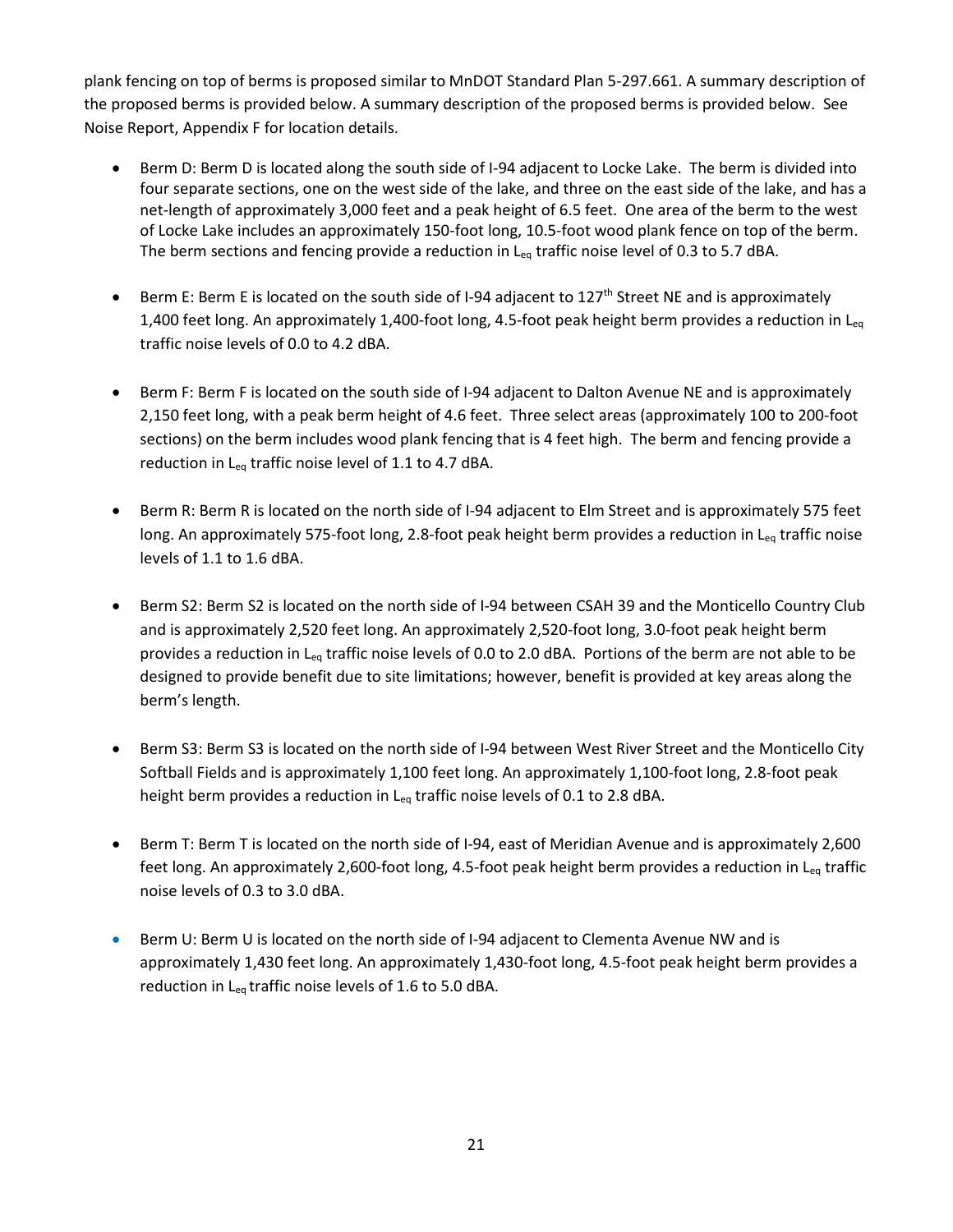# **CONCLUSION**

#### Fulfillment of purpose and need for the project

This memorandum documents the Proposed Alternative which meets the primary and secondary Needs of the project. The Proposed Alternative satisfies the project Purpose and Need in the following way:

- It provides a long-term improvement to the poor pavement condition with new concrete pavement as both an UBOL and reconstruction.
- It maintains system operations both during construction and long-term by adding travel lanes for additional traffic capacity.
- It rectifies geometric deficiencies by widening shoulders and increasing the median width to 60-66 feet with most of median being 66 feet.
- It improves and enhances stormwater infrastructure.
- It is a better use of MnDOT funds as the cost of HTCB material and installation is less than concrete median barrier.

None of the changes noted in this reevaluation memorandum are believed to be substantial or cause the existing NEPA approval (approved EA and FONSI) to be invalidated. As noted in this document, wetland impacts for the Proposed Alternative are approximately 0.159 acres greater than the Preferred Alternative and in the Replacement Plan Permit Application (MVP-2018-03454-BGO) but the project remains within the USACE Regional General Permit 2017-02361 Transportation Category 2: Modification – Linear Transportation. Less than one acre of waters of the U.S. will be permanently impacted and temporary impacts to waters of the U.S. will be rectified in less than 90 days.

Wetland impacts for the Proposed Alternative are approximately 0.159 acres greater than the Preferred Alternative. Wetland impacts for the Proposed Alternative were vetted through detailed design effort and compared against the Preferred Alternative preliminary level of design detail when the EA/EAW was approved (January 10, 2019) and original permit application was submitted (January 24, 2019 with Revision March 10, 2019). Although it would incur more wetland impacts, the Proposed Alternative results in a lesser overall environmental impact.

As stated above, the Proposed Alternative provides a long-term improvement to the poor pavement condition with new concrete pavement as both an UBOL and reconstruction. In addition to providing an improved service life, the UBOL pavement improvement inherently uses fewer natural resources. The improvement does not require removal of the existing roadbed and uses less aggregate in construction of the new roadway. This eliminates the associated trucking of materials which impacts area roadways and reduces use of materials from nearby pits or quarries.

For these reasons, the use of UBOL and reconstruction with the Proposed Alternative better satisfies a Primary Need to Improve pavement condition on this project than reconstruction only, as proposed by the Preferred Alternative.

Further, the Proposed Alternative and Preferred Alternative repair or replace degraded culverts and aprons along the project, meeting this Secondary Need for the project. However, the Proposed Alternative also provides the benefit of improving stormwater drainage. The Proposed Alternative retains a rural median width of 60-66 feet with the majority of Segment 2 being 66 feet, or the desirable width on rural freeways per MnDOT's design guidance (MnDOT Roadway Design Manual, Section 4-5.01). The wider, rural median design: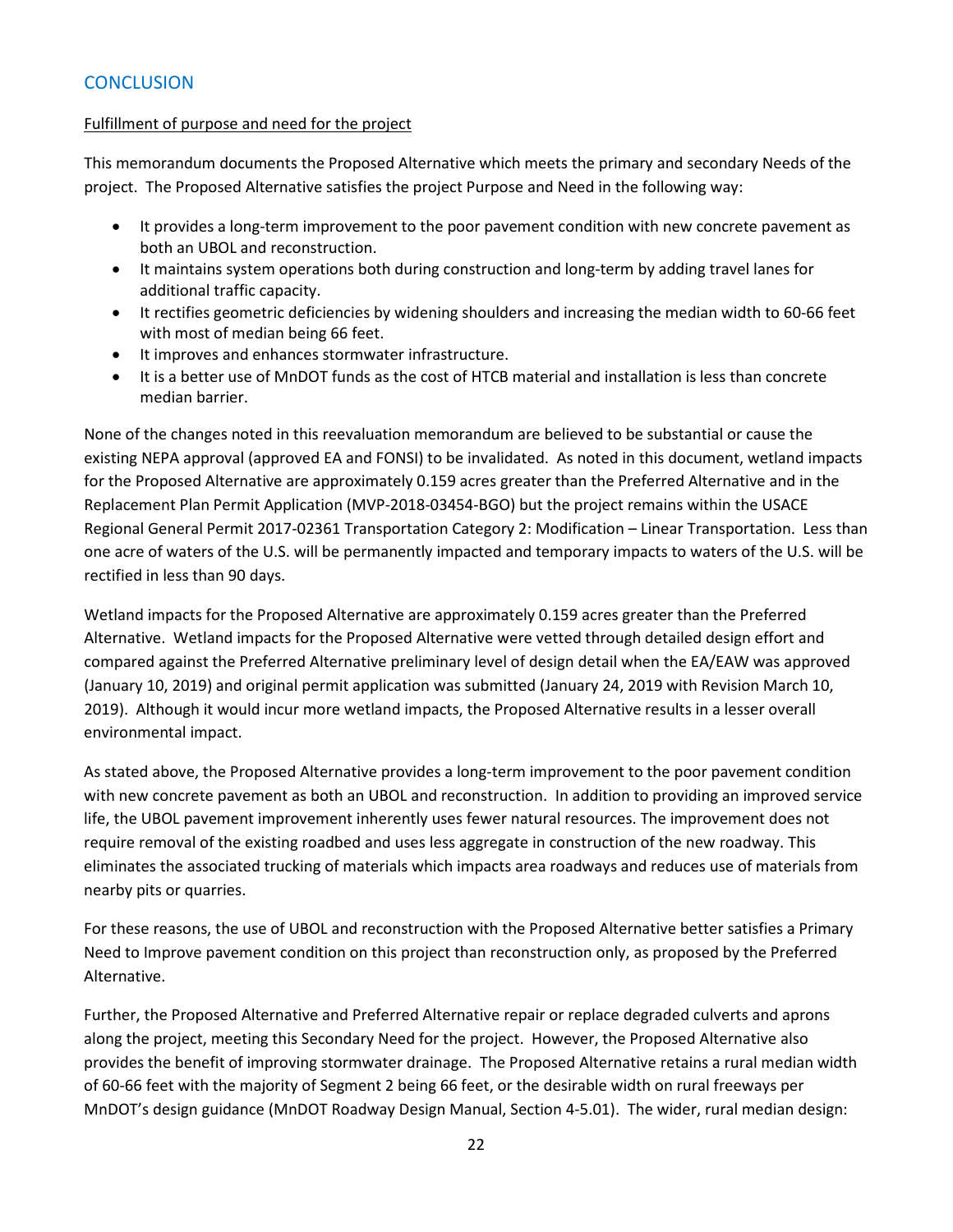- increases capacity to convey stormwater over a storm sewer system in the Preferred Alternative and provides storage during high-intensity storm events while at the same time slowing the rate of runoff reaching stormwater basins by increasing the median width to 60-66 feet (with most being 66 feet).
- uses the median as a dry swale to reduce the runoff volume from lower intensity storms, reduce pollutants, and reduce peak runoff rates.

To utilize UBOL on the project and provide an equal or better pavement design life than reconstruction alone, widening to the outside is necessary where existing infrastructure capable of accommodating UBOL exists. Similarly, maximizing stormwater benefits and meeting desirable design criteria for a rural median width means widening to the outside is necessary. Inherent in this is an increase in a wetland impacts as they are primarily located in the ditches outside the existing I-94 travel lanes. This is reflected in approval of ATC 3, Condition 4 which states, "The Contractor assumes any risks associated with this modified ditch concept including amended permits and further mitigation or costs associated with additional wetland impacts".

The advantages of the Proposed Alternative improve upon the Preferred Alternative when addressing the project's Primary and Secondary Needs. Considering this as well as economic, environmental, and other pertinent factors in accordance with Executive Order 11990, the Proposed Alternative is submitted for construction.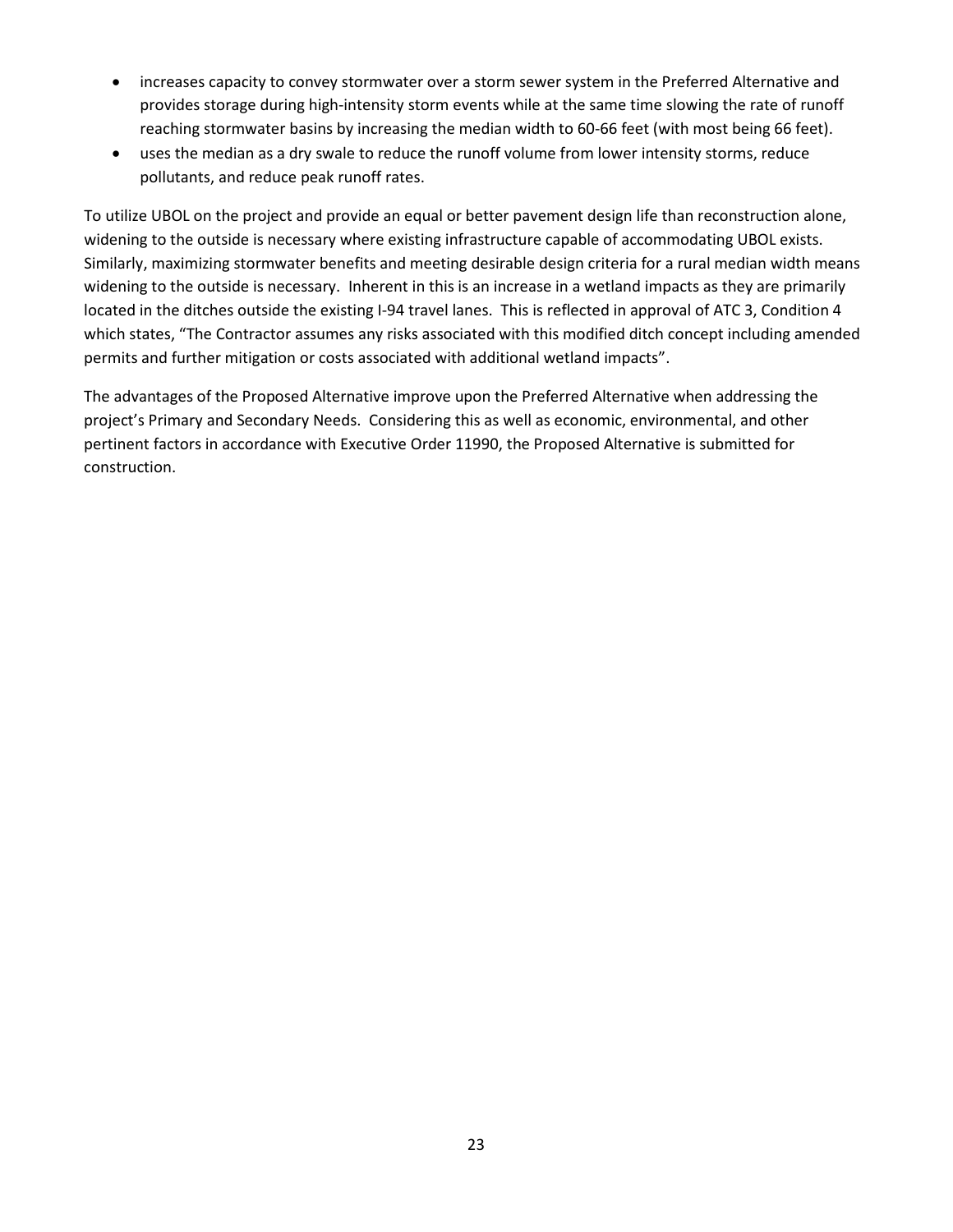# LIFE CYCLE COST ANALYSIS CALCULATIONS

#### *(See Reference Appendix #20)*

#### High Tension Cable Barrier (HTCB)

#### Present Value (PV) cost where

PV cost = Present value of the project cost for a specific segment

PV cost = (Initial construction cost) + (Annual maintenance cost) x PV Conversion factor

Initial construction cost = \$125,000/mile - \$150,000/mile (worst case \$150,000/mile assumed)

Annual maintenance cost (statewide) = \$3,600/mile (whenever possible, repair costs are recovered through insurance agencies of responsible parties damaging HTCB) (*Cost.* Cable Median Barriers. MnDOT. See Reference Appendix #9)

*PV cost = (L \* -\$150,000) + (L \*-\$3,600) \* (P/A,i,y)* 

L = Segment 2 length (10 miles)

 $(P/A,i,y)$  = Conversion factor for a series of uniform annual amounts to present value

i = Minimum attractive rate of return or discount rate (4%)

y = Year in the service life of the countermeasure (**20 years**) (**assume no salvage value after 20 years**)

And: 
$$
(P/A,i,y) = \frac{(1.0+i)^{(y)} - 1}{i * (1.0+i)^{(y)}} = 13.59
$$

*PV cost = (10 \* -\$150,000) + (10 \* -\$3,600) \* (13.59) = -\$1,989,242.24*

*In 20 years, the future replacement cost in 2040 dollars estimated at PV cost \* (1+0.04)^20 = \$4,358,674.82 (\$2040). However, the Present Value cost of the future replacement (2040) would be similar to the planned initial construction cost. The present value to install (2020) and replace (2040) the barrier would be approximately \$4M.* 

Concrete Median Barrier (Permanent)

Initial construction cost = \$500,000/mile

Annual maintenance cost – assume no cost, replace sections if damaged by large vehicles/trucks

*PV cost = (L \* -\$500,000) + (L \*-\$0) \* (P/A,i,y)* 

*PV cost = (10 \* -\$500,000) + (0) = -\$5,000,000.00*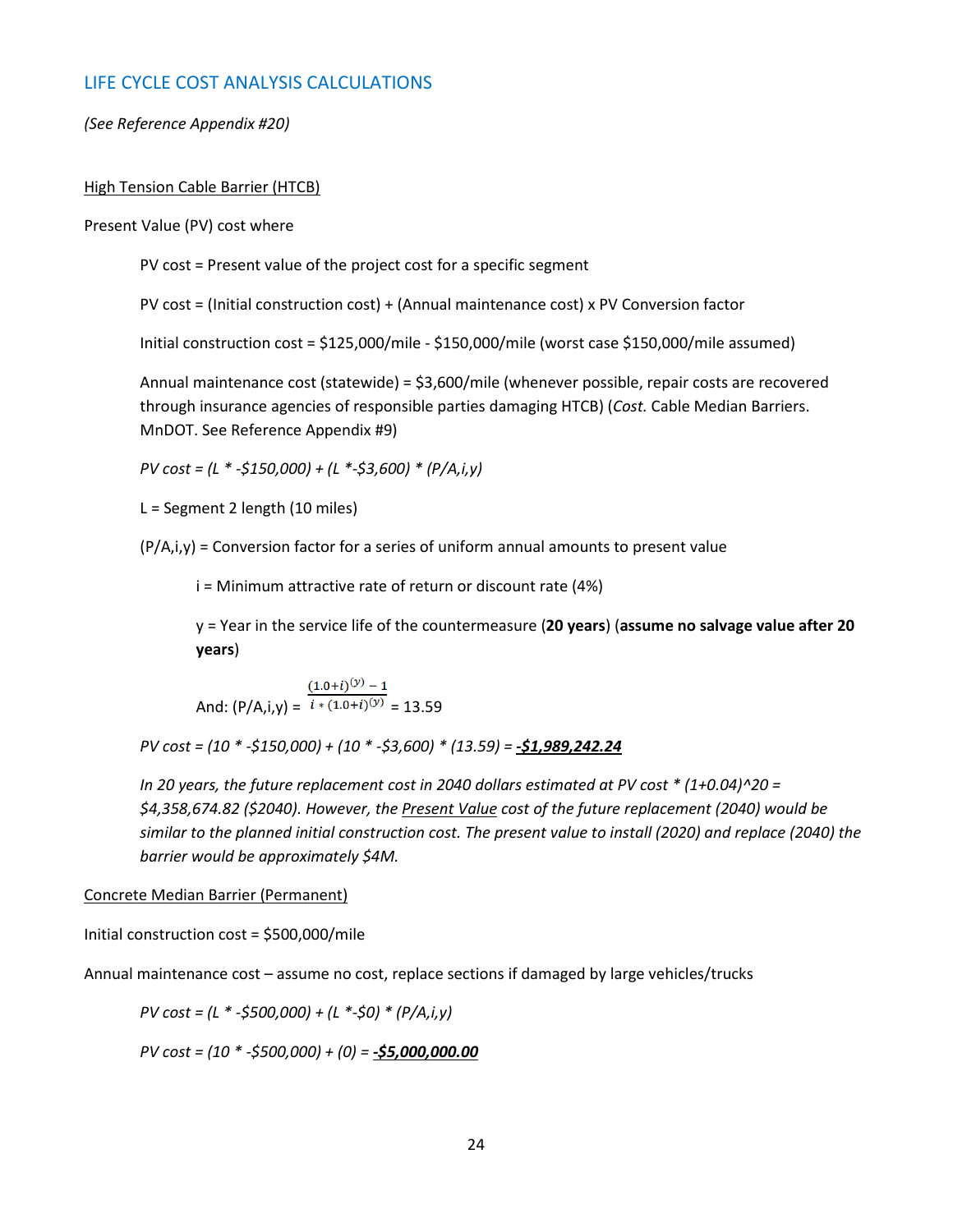If concrete median barrier is assumed to have a lifespan of 40 years, HTCB can be installed and replaced for an equivalent life span comparison and a lower life cycle cost.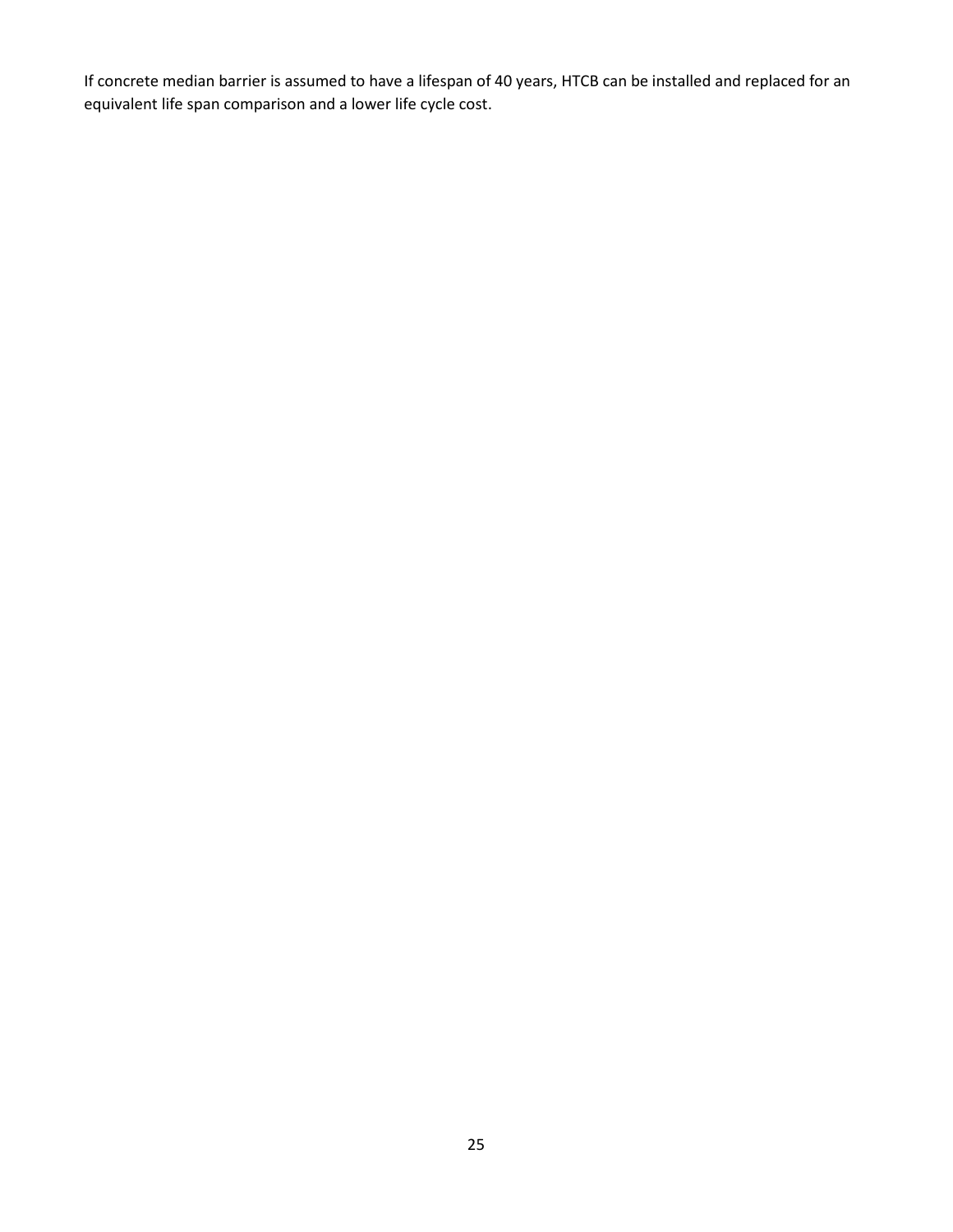# REFERENCE APPENDIX

- 1. *Chapter 9: Construction and Rehabilitation Alternatives.* Pages 10 and 16. MnDOT Pavement Design Manual [http://www.dot.state.mn.us/materials/pvmtdesign/docs/manual/MnDOT\\_PaveDesign\\_Chapter9.pdf.](http://www.dot.state.mn.us/materials/pvmtdesign/docs/manual/MnDOT_PaveDesign_Chapter9.pdf)
- 2. MnDOT Roadway Design Manual[. https://roaddesign.dot.state.mn.us/](https://roaddesign.dot.state.mn.us/)
- 3. *Federal-Aid Policy Guide*. Federal Highway Administration <https://www.fhwa.dot.gov/legsregs/directives/fapg/23intro.htm>
- 4. *A Policy on Geometric Design of Highways and Streets*. AASHTO. Hardcopy. Available from: <https://www.fhwa.dot.gov/programadmin/standards.cfm>
- 5. *Introduction.* Technical Memorandum No. 15-08-TS-4. Available from <http://www.dot.state.mn.us/design/roadsidesafety/links.html>
- 6. *Lessening crash severity and saving lives.* Cable Median Barriers. Minnesota Department of Transportation. [https://www.dot.state.mn.us/trafficeng/reports/cmbarrier.html.](https://www.dot.state.mn.us/trafficeng/reports/cmbarrier.html)
- 7. *Cable barrier in the news.* Cable Median Barriers. Minnesota Department of Transportation. [https://www.dot.state.mn.us/trafficeng/reports/cmbarrier.html.](https://www.dot.state.mn.us/trafficeng/reports/cmbarrier.html)
- 8. *6.3 Median Barriers*. Report 794. Page 105. *Median Cross Section Design for Rural Divided Highways.* National Cooperative Highway Research Program.
- 9. *Cost.* Cable Median Barriers. Minnesota Department of Transportation. [\(https://www.dot.state.mn.us/trafficeng/reports/cmbarrier.html\)](https://www.dot.state.mn.us/trafficeng/reports/cmbarrier.html).
- 10. *4-5.01 Width*. Page 18 of 50. MnDOT Road Design Manual. Chapter 4 Cross Sections. <https://roaddesign.dot.state.mn.us/>
- 11. *SHRP-H-381.* Page 306. Design Guidelines for the Control or Blowing and Drifting Snow. Strategic Highway Research Council. February 1994.<https://onlinepubs.trb.org/onlinepubs/shrp/SHRP-H-381.pdf>
- 12. *SHRP-H-381.* Page 306-307, 344. Design Guidelines for the Control of Blowing and Drifting Snow. Strategic Highway Research Council. February 1994.<https://onlinepubs.trb.org/onlinepubs/shrp/SHRP-H-381.pdf>
- 13. *10-7.05.02. Project Considerations for Median Barriers.* Page 32 of 41. MnDOT Road Design Manual. Chapter 10 Traffic Control Devices and Traffic Barriers[. https://roaddesign.dot.state.mn.us/](https://roaddesign.dot.state.mn.us/)
- 14. *Table 1.* Page 2. MnDOT Technical Memorandum No. 16-05-B-02. <https://www.dot.state.mn.us/bridge/pdf/hydraulics/drainagemanual/tm1605b02-1758979-v2.pdf>
- 15. *4.2.3 Roadside Channels.* Page 4 of 32. MnDOT Drainage Manual. <https://www.dot.state.mn.us/bridge/pdf/hydraulics/drainagemanual/chapter%204.pdf>
- 16. *MnDOT Engineering Services Division Technical Memorandum No. 16-05-B-02* <https://www.dot.state.mn.us/bridge/pdf/hydraulics/drainagemanual/tm1605b02-1758979-v2.pdf>
- 17. *4-5.0 through 4-5.02.04.* MnDOT Road Design Manual. Chapter 4 Cross Sections. <https://roaddesign.dot.state.mn.us/>
- 18. *Overview for Dry Swale (grass swale).* Minnesota Stormwater Manual [https://stormwater.pca.state.mn.us/index.php?title=Overview\\_for\\_dry\\_swale\\_\(grass\\_swale\)\)](https://stormwater.pca.state.mn.us/index.php?title=Overview_for_dry_swale_(grass_swale))
- 19. *Calculating credits for dry swale (grass swale).* Minnesota Stormwater Manual. [https://stormwater.pca.state.mn.us/index.php?title=Calculating\\_credits\\_for\\_dry\\_swale\\_\(grass\\_swale\)\)](https://stormwater.pca.state.mn.us/index.php?title=Calculating_credits_for_dry_swale_(grass_swale)).
- 20. *5.3 Estimated Costs. Pages 17-18.* Louisiana Department of Transportation and Development, Cable Median Barrier Systemic Review (May 2015). [http://surveygizmoresponseuploads.s3.amazonaws.com/fileuploads/64484/3221238/21-](http://surveygizmoresponseuploads.s3.amazonaws.com/fileuploads/64484/3221238/21-391e942076f3c051d60a46828547fa8a_Cable_Barrier_Final_Draft_V6.pdf) [391e942076f3c051d60a46828547fa8a\\_Cable\\_Barrier\\_Final\\_Draft\\_V6.pdf](http://surveygizmoresponseuploads.s3.amazonaws.com/fileuploads/64484/3221238/21-391e942076f3c051d60a46828547fa8a_Cable_Barrier_Final_Draft_V6.pdf)